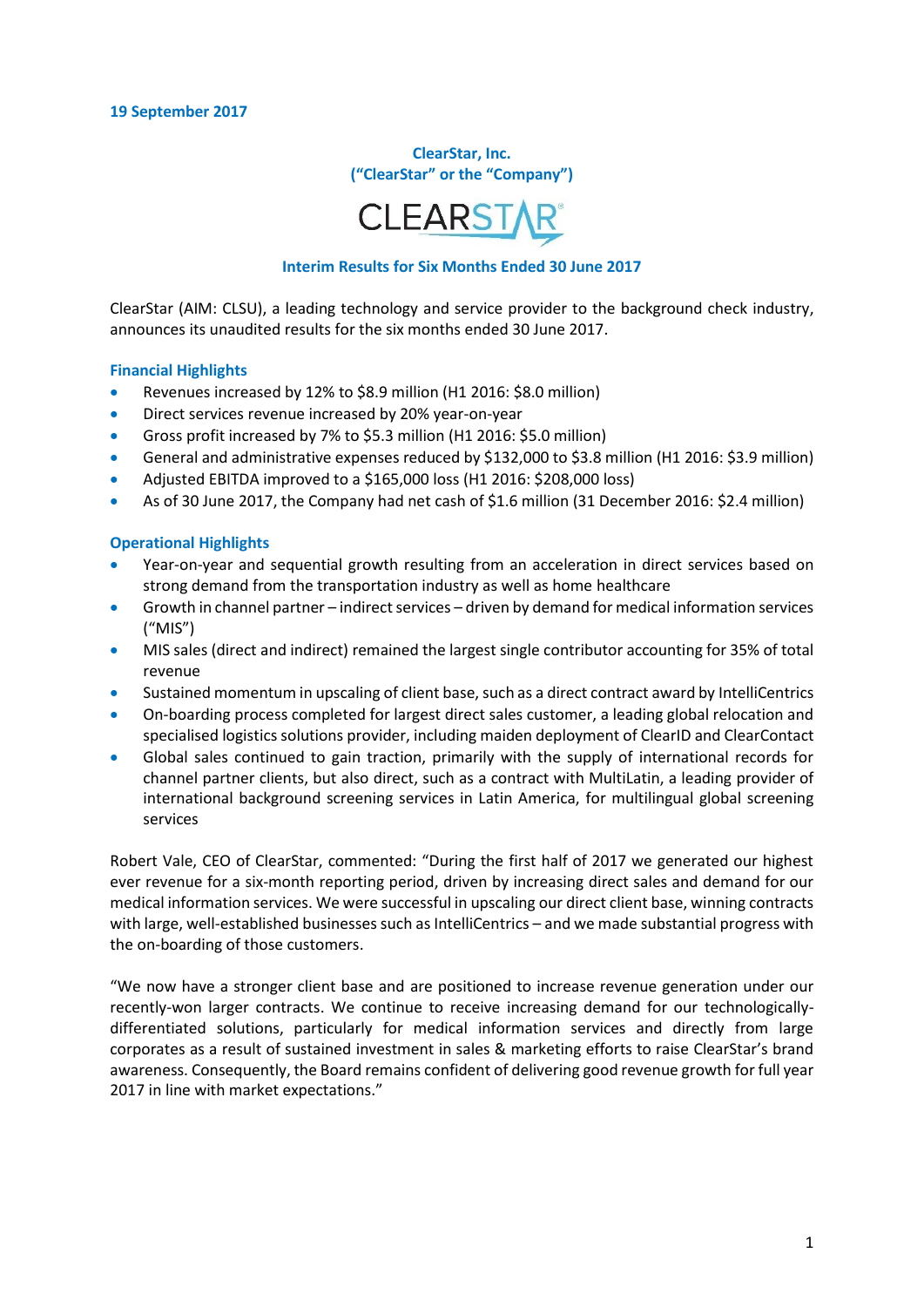## **Enquiries:**

| ClearStar, Inc.                                       |                  |
|-------------------------------------------------------|------------------|
| Robert Vale, Chief Executive Officer                  | +1 770 416 1900  |
| David Pattillo, Chief Financial Officer               |                  |
|                                                       |                  |
| finnCap Ltd.                                          |                  |
| Jonny Franklin-Adams, Simon Hicks - Corporate Finance | +44 20 7220 0500 |
| Andrew Burdis, Abigail Wayne - Sales                  |                  |
|                                                       |                  |
| Luther Pendragon Ltd.                                 |                  |
| Harry Chathli, Claire Norbury                         | +44 20 7618 9100 |

### **About ClearStar**

ClearStar, Inc. is a leading and trusted background check technology, medical screening, strategic services, and decision-making information provider to employers and background screening companies.

A seven-time Inc. 5000 honouree and founding member of the National Association of Professional Background Screeners, ClearStar has provided innovative technology solutions to businesses in the human capital management industry from its corporate offices in Alpharetta, Georgia since 1995. For more information about ClearStar, please visit[: www.clearstar.net.](http://www.clearstar.net/)

The information communicated in this announcement contains inside information for the purposes of Article 7 of the Market Abuse Regulation (EU) No. 596/2014.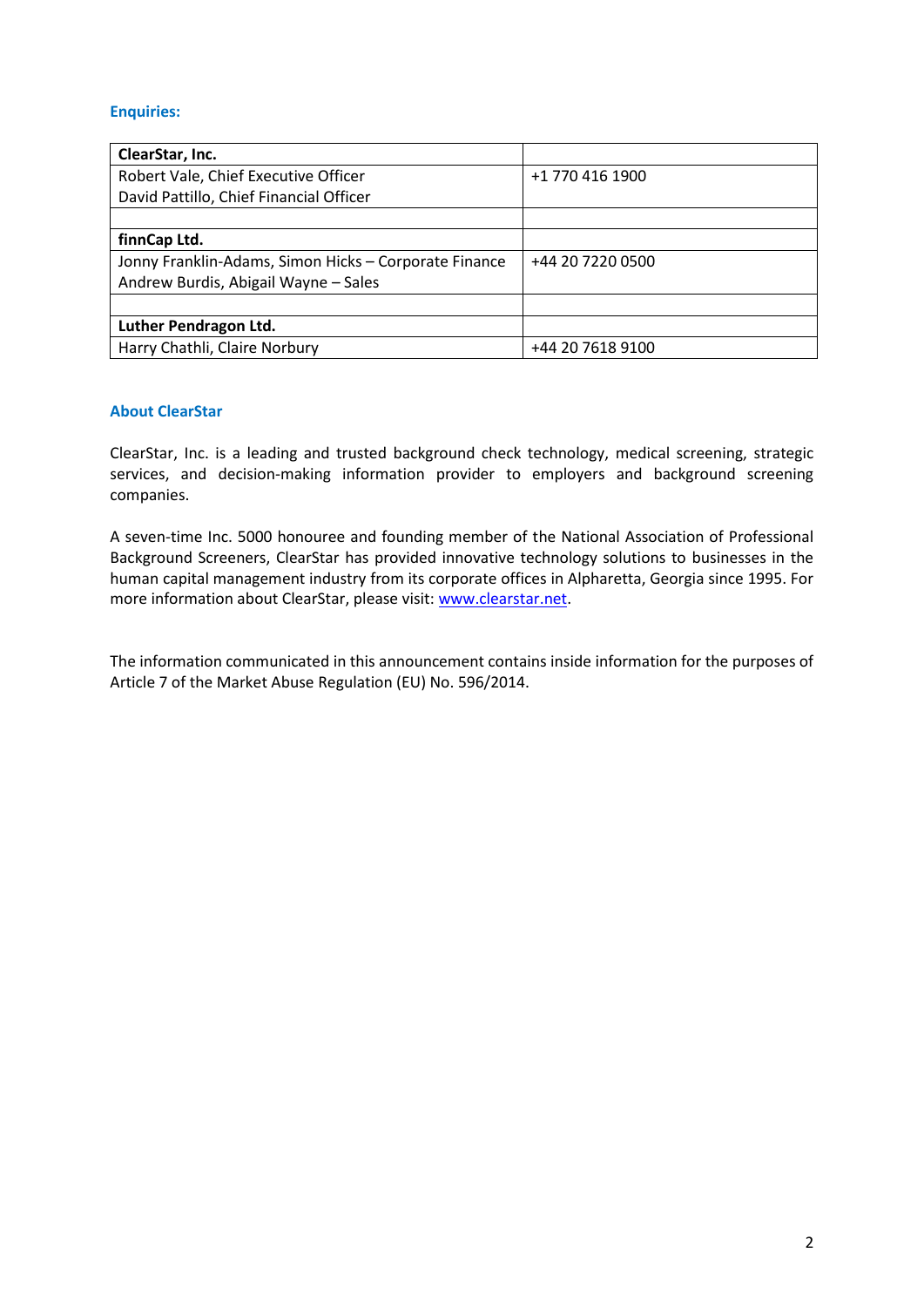### **Operational Review**

During the six months ended 30 June 2017, ClearStar achieved an increase in revenue of 12% year-onyear (H1 2016: \$8.0 million) and 10% sequentially (H2 2016: \$8.1 million) to \$8.9 million – the highest level of revenue that the Company has generated in a six-month reporting period.

#### *Performance by business channel*

Sales from direct services increased by 20% to \$2.3 million in the first half of 2017 (H1 2016: \$1.9 million) and the momentum gained by ClearStar in 2016 in upscaling the direct client base to larger, higher-volume businesses was maintained. Notable contract wins include IntelliCentrics, a leading provider of healthcare vendor credentialing that has over 10,000 distinct installations across the US, Canada and the UK.

The significant progress made in direct services was driven by strong demand from the transportation industry as well as home healthcare. This was partly as a result of the sustained investment in sales & marketing efforts to raise ClearStar's brand awareness in the direct services market.

In addition, the Company is no longer being impacted by the attrition previously experienced among the smaller, lower margin direct clients gained through the acquisition of SingleSource that chose not to invest in upgrading their compliance standards to meet ClearStar's requirements.

Sales to channel partners – indirect services – grew by 9% to \$6.7 million (H1 2016: \$6.1 million), and accounted for 75% of total revenue. The Company expects direct services to account for an increasing proportion of total revenue.

### *Performance by service offering*

## *Medical Information Services*

Medical information services ("MIS") continued to be the largest single contributor to revenues by product offering, accounting for 35% of total revenues at \$3.1 million – of which 87% were channel partner sales and 13% were direct sales. As such, MIS accounted for 41% of total indirect revenues and 18% of direct revenues.

During the first half of 2017, revenues from MIS increased by 15% to \$3.1 million (H1 2016: \$2.7 million\*). The greatest growth in MIS was among channel partner customers, with an increase of 16% compared with the same period of the prior year. This growth was due to increased volume with existing channel partner customers based on the purchase of additional services. The Company continues to develop technologically-differentiated MIS solutions and expects to receive sustained demand for these new products.

ClearStar also grew direct MIS sales by 9%, which was primarily based on the aforementioned upscaling of the direct client base to larger, higher volume clients that continue to ramp up adoption among affiliates. Going forward, the Company expects the growth rate in direct MIS sales to exceed the growth from indirect MIS sales as the recently-won large MIS clients complete the on-boarding phase and ramp to full volume. In H1 2017, IntelliCentrics awarded a contract to ClearStar for the integration of the Company's titer and drug screening solution into IntelliCentrics' SEC<sup>3</sup>URE Program for hospitals and healthcare organisations. During the period, the Company completed the development of, and launched, a desktop solution and commenced the development of a mobile version, which was completed post period and on schedule. It is now awaiting approval for deployment, which is expected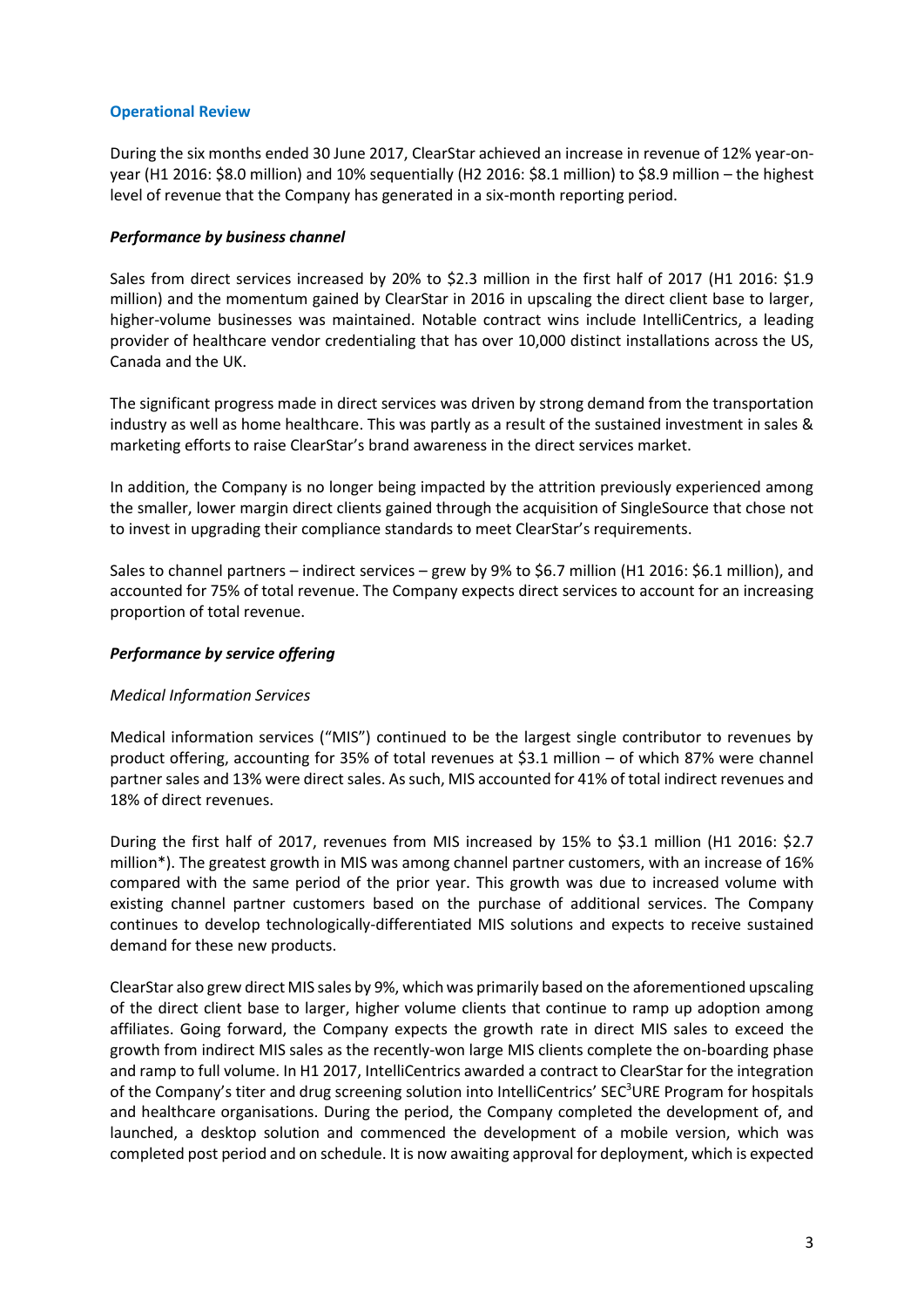in the near future. The solution is based on ClearStar's ClearMD (formerly 'WebCCF') mobile, paperless chain of custody technology for automated order placement, registration and transmission.

#### *Other Services*

Key developments during the period with the Company's other services include the award of a contract by MultiLatin, as announced on 4 May 2017, a leading provider of international background screening services in Latin America, for multilingual global screening services. ClearStar completed the platform deployment during the period, and on-boarding is under way.

Sales of wholesale international records continued to gain traction during the period with increasing demand from the Company's existing channel partner customers.

The on-boarding process was completed for the Company's largest direct sales customer (based on current run rate) which is a leading global relocation and specialised logistics solutions provider. This included the maiden deployment of the Company's ClearID and ClearContact biometric recognition and electronic address book products. The Company is receiving increasing interest in these solutions and commenced several trials with potential clients, which have led to new contract wins.

\* In the H1 2016 results announcement, the Company presented its results by division whereby MIS sales were \$2.33m. On a service offering basis (as presented here), MIS sales were \$2.7m in H1 2016.

### **Financial Review**

The Company experienced an acceleration in revenue growth with total revenues increasing by 12% for the six months ended 30 June 2017 to \$8.9 million compared with \$8.0 million for the six months ended 30 June 2016. On a sequential basis, revenue increased by 10% (H2 2016: \$8.1 million).

Gross profit increased by 7% to \$5.3 million (H1 2016: \$5.0 million).

Total operating expenses, including depreciation and amortisation, increased by approximately \$305,000, or 5%, to \$6.3 million for H1 2017 compared with \$6.0 million for H1 2016.

General and administrative expenses decreased by approximately \$132,000, or 3%, to \$3.8 million for H1 2017 compared with \$3.9 million for the same period of the prior year, primarily due to better operating efficiencies.

Selling and marketing expenses increased by approximately \$140,000, or 20%, to \$838,000 (H1 2016: \$698,000), primarily due to increased investment in raising brand awareness focused on direct sales.

Research and development increased by approximately \$277,000, or 42%, to \$940,000 (H1 2016: \$663,000). This was primarily due to more products going into production, which changes the accounting treatment of much of the software development costs from being capitalised to being expensed.

Depreciation and amortisation increased by approximately \$20,000, or 3%, to \$739,000 (H1 2016: \$719,000), primarily due to more products going into production, and thereby commencing amortising on the capitalised asset.

Adjusted EBITDA for H1 2017 improved by \$43,000 to a \$165,000 loss, compared with \$208,000 loss for the prior year. Loss before tax was reduced by \$31,000 to \$980,000 in H1 2017 compared with a \$1.0 million loss for H1 2016.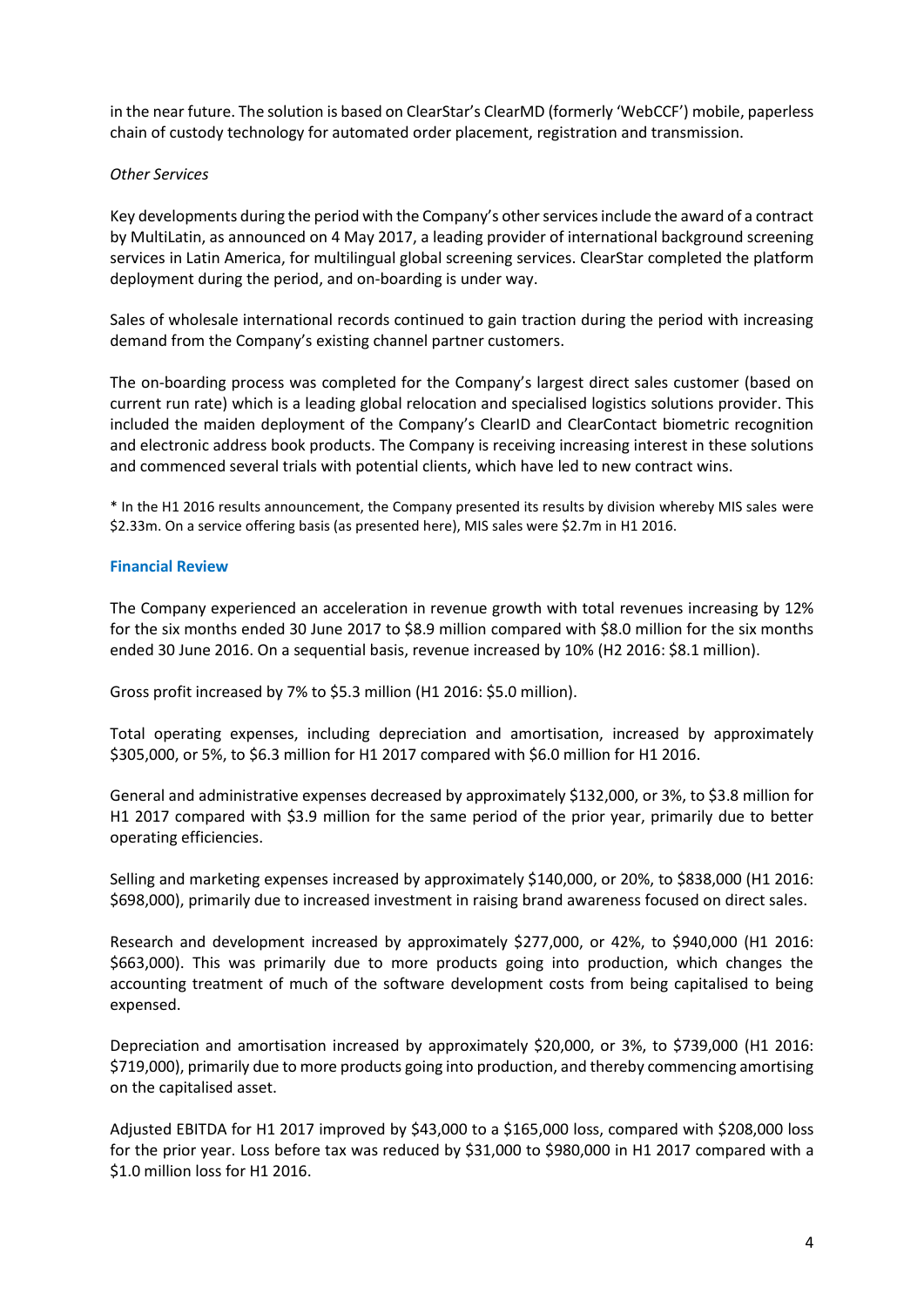As of 30 June 2017, total assets were \$9.4 million (31 December 2016: \$9.7 million) with the largest assets being goodwill and other intangible assets of \$4.7 million (31 December 2016: \$5.0 million), accounts receivable of \$2.3 million (31 December 2016: \$1.4 million) and net cash of \$1.6 million (31 December 2016: \$2.4 million).

The Company's total liabilities as of 30 June 2017 were \$2.2 million (31 December 2016: \$1.6 million) with the largest liability being accounts payable of \$1.6 million (31 December 2016: \$1.1 million). Stockholders' equity was \$7.2 million (31 December 2016: \$8.1 million), resulting in a debt-to-equity ratio of 31%.

The Company utilised \$323,000 in cash in operating activities, mainly due to an increase in accounts receivable of \$842,000 partially offset by an increase in accounts payable of \$491,000. The Company used \$398,000 in investment activities with the largest component being \$383,000 in capitalised software development costs. The Company paid \$51,000 in financing activities related to capital lease obligations.

### **Subsequent Event**

On 25 August 2017, Hurricane Harvey made landfall near Corpus Christi, Texas and on 10 September 2017, Hurricane Irma made initial landfall near the Florida Keys, Florida – both as major hurricanes followed by substantial rainfall and flooding in Texas, Florida and, to a lesser degree, in the neighbouring states, including Georgia where the Company is headquartered. ClearStar had undertaken substantial preparatory work to minimise any business disruption, particularly at the Company's office in Melbourne, Florida which is the primary base for MIS. As a result, the Company's processing of records has not been affected and ClearStar does not anticipate there to be any material impact on its business. However, the Company continues to monitor the impact on the business operations of clients and potential clients, and will update the market in due course if required.

#### **Outlook**

The momentum of the first half of the year has continued into the second half of 2017. The Company has a stronger client base and is now poised to deliver meaningful revenue from the significant contracts won over the last six months following substantial progress in the on-boarding process. ClearStar is experiencing growing demand for its technologically-differentiated solutions, particularly for medical information services. Additionally, in the direct services market, the Company is receiving increased business from large corporates due to greater brand awareness resulting from investment in its sales & marketing efforts. Consequently, the Board remains confident of delivering good revenue growth for full year 2017, in line with market expectations.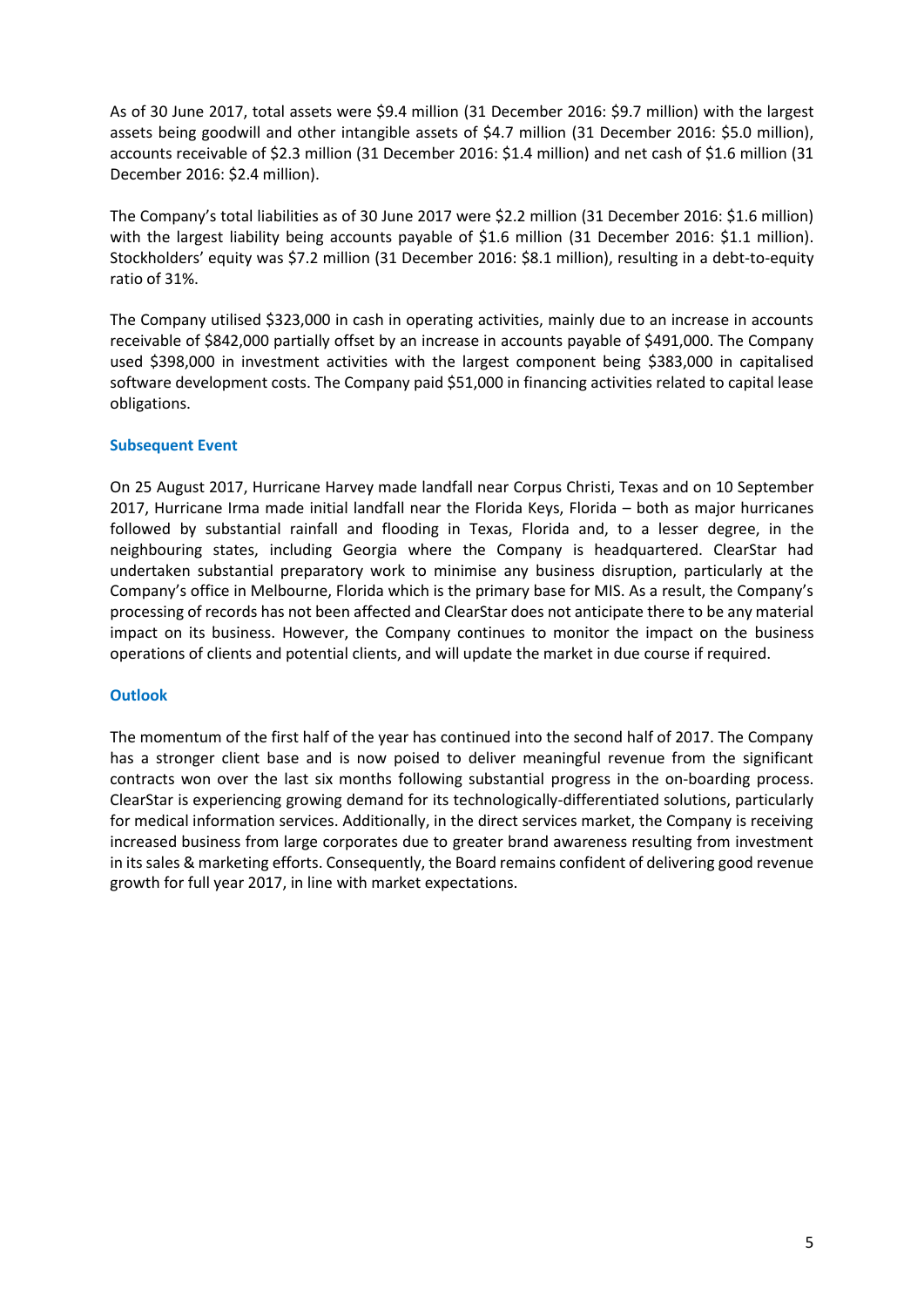### **CLEARSTAR, INC.**

# **Consolidated Statements of Operations**

**(USD, in thousands)**

|                                 | Six Months<br>Ended<br>30 June 2017<br>(Unaudited) | Six Months<br>Ended<br>30 June 2016<br>(Unaudited) | Year Ended<br>31 December<br>2016 |
|---------------------------------|----------------------------------------------------|----------------------------------------------------|-----------------------------------|
|                                 | \$                                                 | \$                                                 | $\$$                              |
| Net revenue                     | 8,919                                              | 7,971                                              | 16,032                            |
| Cost of revenue                 | 3,609                                              | 2,994                                              | 6,197                             |
| <b>Gross profit</b>             | 5,310                                              | 4,977                                              | 9,835                             |
| <b>Operating expenses</b>       |                                                    |                                                    |                                   |
| Selling and marketing           | 838                                                | 698                                                | 1,299                             |
| Research and development        | 940                                                | 663                                                | 1,671                             |
| Depreciation and amortisation   | 739                                                | 719                                                | 1,429                             |
| General and administrative      | 3,767                                              | 3,899                                              | 7,531                             |
| <b>Total operating expenses</b> | 6,284                                              | 5,979                                              | 11,930                            |
| Loss from operations            | (974)                                              | (1,002)                                            | (2,095)                           |
| <b>Other expense</b>            |                                                    |                                                    |                                   |
| Interest expense                | (6)                                                | (9)                                                | (16)                              |
| <b>Total other expense</b>      | (6)                                                | (9)                                                | (16)                              |
| Net loss before taxes           | (980)                                              | (1,011)                                            | (2, 111)                          |
| Provision for income taxes      | 51                                                 |                                                    | 61                                |
| <b>Net loss</b>                 | (1,031)                                            | (1,011)                                            | (2, 172)                          |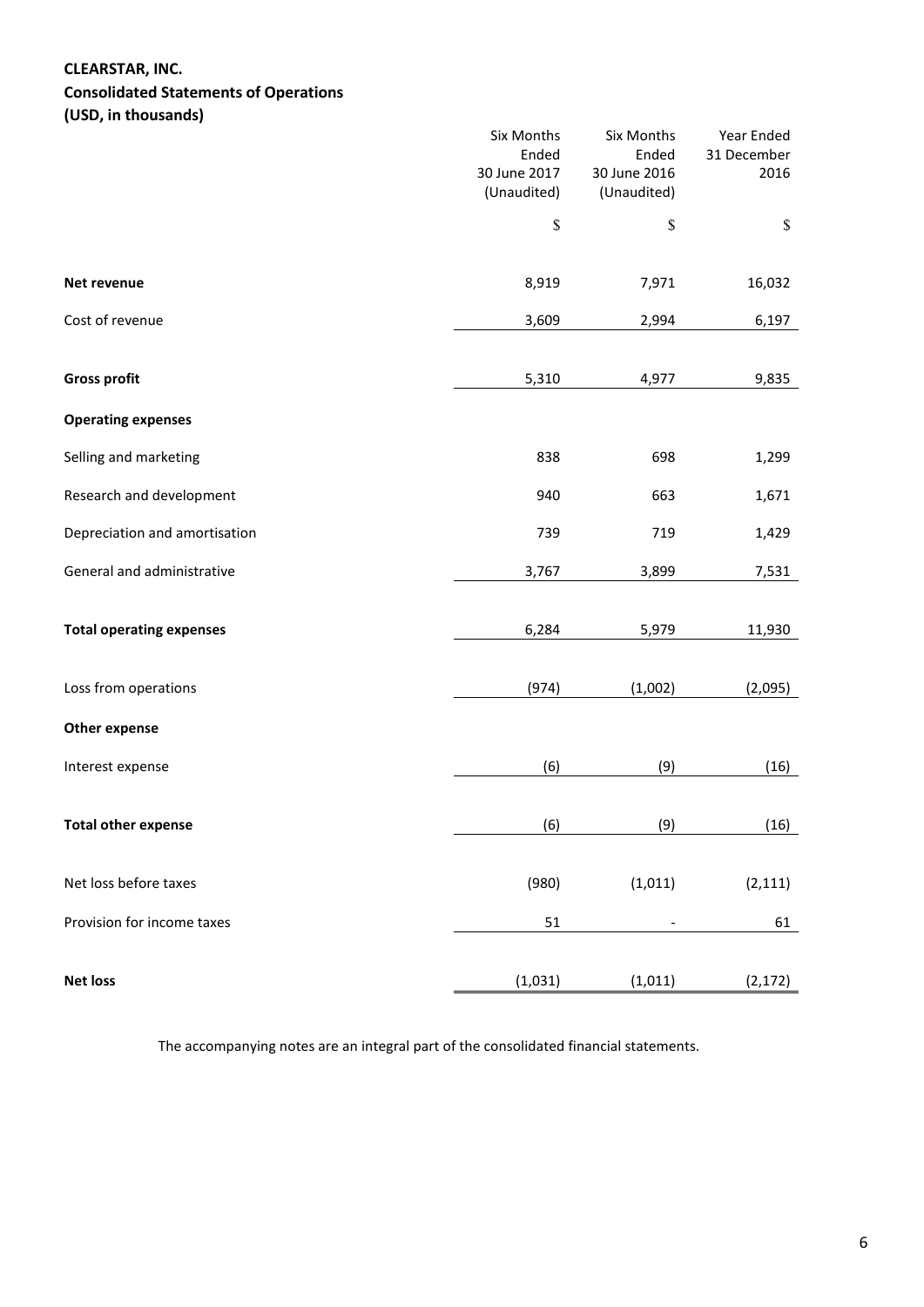# **CLEARSTAR, INC. Consolidated Balance Sheets**

**(USD, in thousands)**

|                                                                                                              | As of<br>30 June 2017 | As of<br>30 June 2016 | As of<br>31 December |
|--------------------------------------------------------------------------------------------------------------|-----------------------|-----------------------|----------------------|
|                                                                                                              | (Unaudited)           | (Unaudited)           | 2016                 |
|                                                                                                              | \$                    | \$                    | \$                   |
| <b>ASSETS</b>                                                                                                |                       |                       |                      |
| <b>Current assets</b>                                                                                        |                       |                       |                      |
| Cash                                                                                                         | 1,648                 | 3,133                 | 2,420                |
| Accounts receivable - trade, net                                                                             | 2,273                 | 1,860                 | 1,442                |
| Research and development tax credits                                                                         | 78                    | 82                    | 138                  |
| Prepaid expenses                                                                                             | 254                   | 352                   | 257                  |
| <b>Total current assets</b>                                                                                  | 4,253                 | 5,427                 | 4,257                |
| Property and equipment, at cost                                                                              |                       |                       |                      |
| Computer equipment                                                                                           | 665                   | 771                   | 687                  |
| Furniture and fixtures                                                                                       | 291                   | 279                   | 277                  |
| Leasehold improvements                                                                                       | 58                    | 72                    | 62                   |
| Less accumulated depreciation                                                                                | (652)                 | (536)                 | (560)                |
| Total property and equipment, net                                                                            | 362                   | 586                   | 466                  |
| <b>Other assets</b>                                                                                          |                       |                       |                      |
| Goodwill and other intangible assets                                                                         | 4,741                 | 5,253                 | 4,976                |
| Deposits                                                                                                     | 12                    | 11                    | 11                   |
| <b>Total other assets</b>                                                                                    | 4,753                 | 5,264                 | 4,987                |
| <b>Total assets</b>                                                                                          | 9,368                 | 11,277                | 9,710                |
| LIABILITIES AND STOCKHOLDERS' EQUITY                                                                         |                       |                       |                      |
| <b>Current liabilities</b>                                                                                   |                       |                       |                      |
| Accounts payable                                                                                             | 1,621                 | 1,458                 | 1,130                |
| <b>Accrued liabilities</b>                                                                                   | 282                   | 255                   | 119                  |
| Deferred revenue                                                                                             | 35                    | 51                    | 54                   |
| State income taxes                                                                                           |                       |                       | 5                    |
| Current portion of obligations under capital lease                                                           | 97                    | 95                    | 99                   |
| <b>Total current liabilities</b>                                                                             | 2,035                 | 1,859                 | 1,407                |
| Long-term liabilities                                                                                        |                       |                       |                      |
| <b>Accrued liabilities</b>                                                                                   | 44                    | 49                    | 46                   |
| Deferred income taxes                                                                                        | 142                   | 45                    | 99                   |
| Obligations under capital lease, net of current portion                                                      | 18                    | 120                   | 68                   |
| <b>Total long-term liabilities</b>                                                                           | 204                   | 214                   | 213                  |
| Stockholders' equity                                                                                         |                       |                       |                      |
| Common stock, \$0.0001 par value; 100,000,000 shares authorised; 36,302,900<br>shares issued and outstanding | 4                     | 4                     | 4                    |
| Additional paid-in capital                                                                                   | 13,672                | 13,555                | 13,602               |
| Accumulated deficit                                                                                          | (6, 547)              | (4, 355)              | (5, 516)             |
| Stockholders' equity                                                                                         | 7,129                 | 9,204                 | 8,090                |
| Total liabilities and stockholders' equity                                                                   | 9,368                 | 11,277                | 9,710                |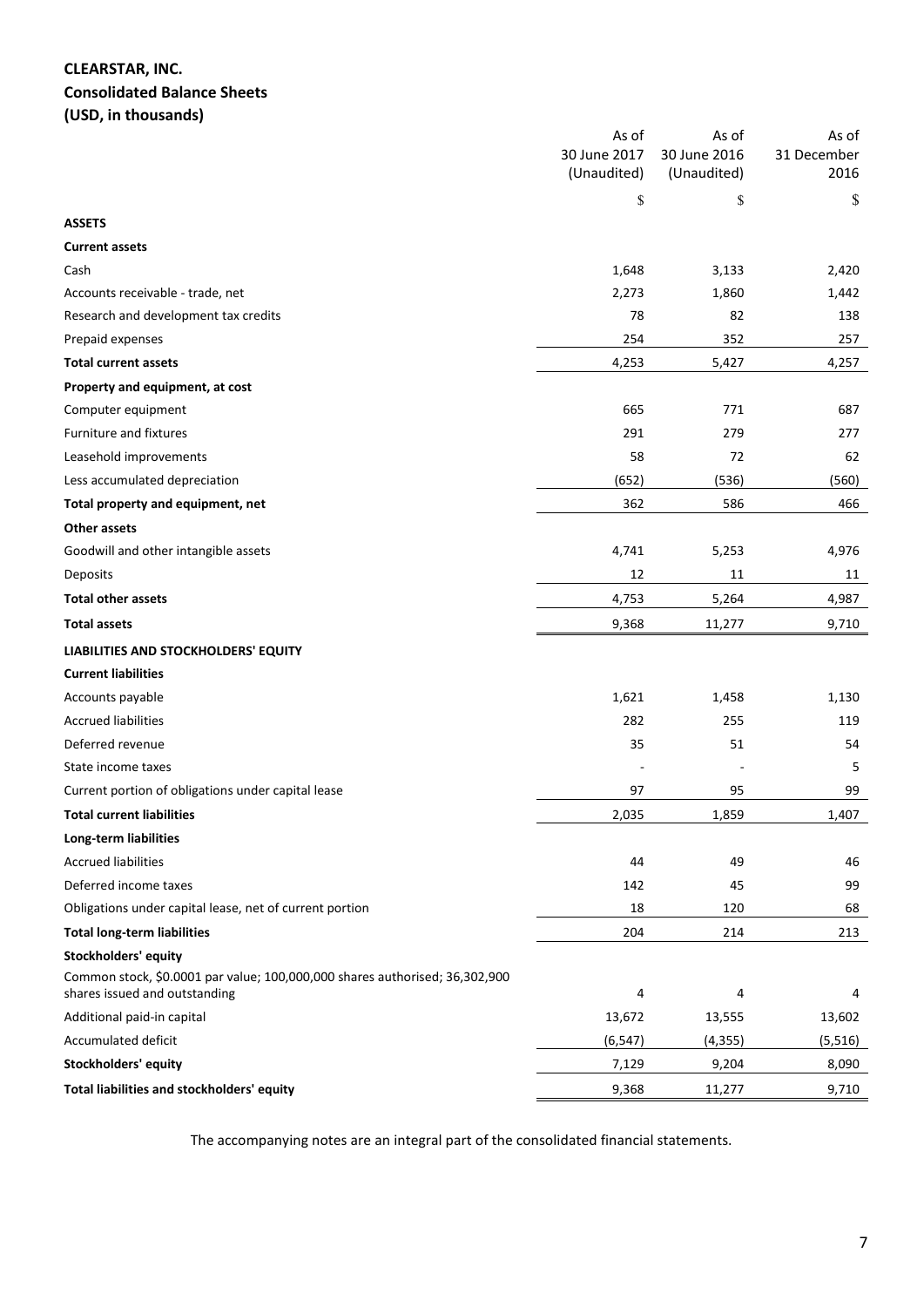# **CLEARSTAR, INC.**

# **Consolidated Statements of Changes in Stockholders' Equity**

**(USD, in thousands, except no. of shares)**

| $1000$ , $110000$                    |                     |        | Additional |             |          |
|--------------------------------------|---------------------|--------|------------|-------------|----------|
|                                      | <b>Common Stock</b> |        | Paid-in    | Accumulated |          |
|                                      | <b>Shares</b>       | Amount | Capital    | Deficit     | Total    |
|                                      | No.                 | \$     | \$         | \$          | \$       |
| <b>Balances at 1 January 2016</b>    | 36,302,900          | 4      | 13,478     | (3, 344)    | 10,138   |
| Non-cash stock compensation          |                     |        | 77         |             | 77       |
| Net loss                             |                     |        |            | (1, 011)    | (1, 011) |
| Balances at 30 June 2016 (unaudited) | 36,302,900          | 4      | 13,555     | (4, 355)    | 9,204    |
| Non-cash stock compensation          |                     |        | 47         |             | 47       |
| Net loss                             |                     |        |            | (1, 161)    | (1, 161) |
| <b>Balances at 31 December 2016</b>  | 36,302,900          | 4      | 13,602     | (5, 516)    | 8,090    |
| Non-cash stock compensation          |                     |        | 70         |             | 70       |
| Net loss                             |                     |        |            | (1,031)     | (1,031)  |
| Balances at 30 June 2017 (unaudited) | 36,302,900          | 4      | 13,672     | (6, 547)    | 7,129    |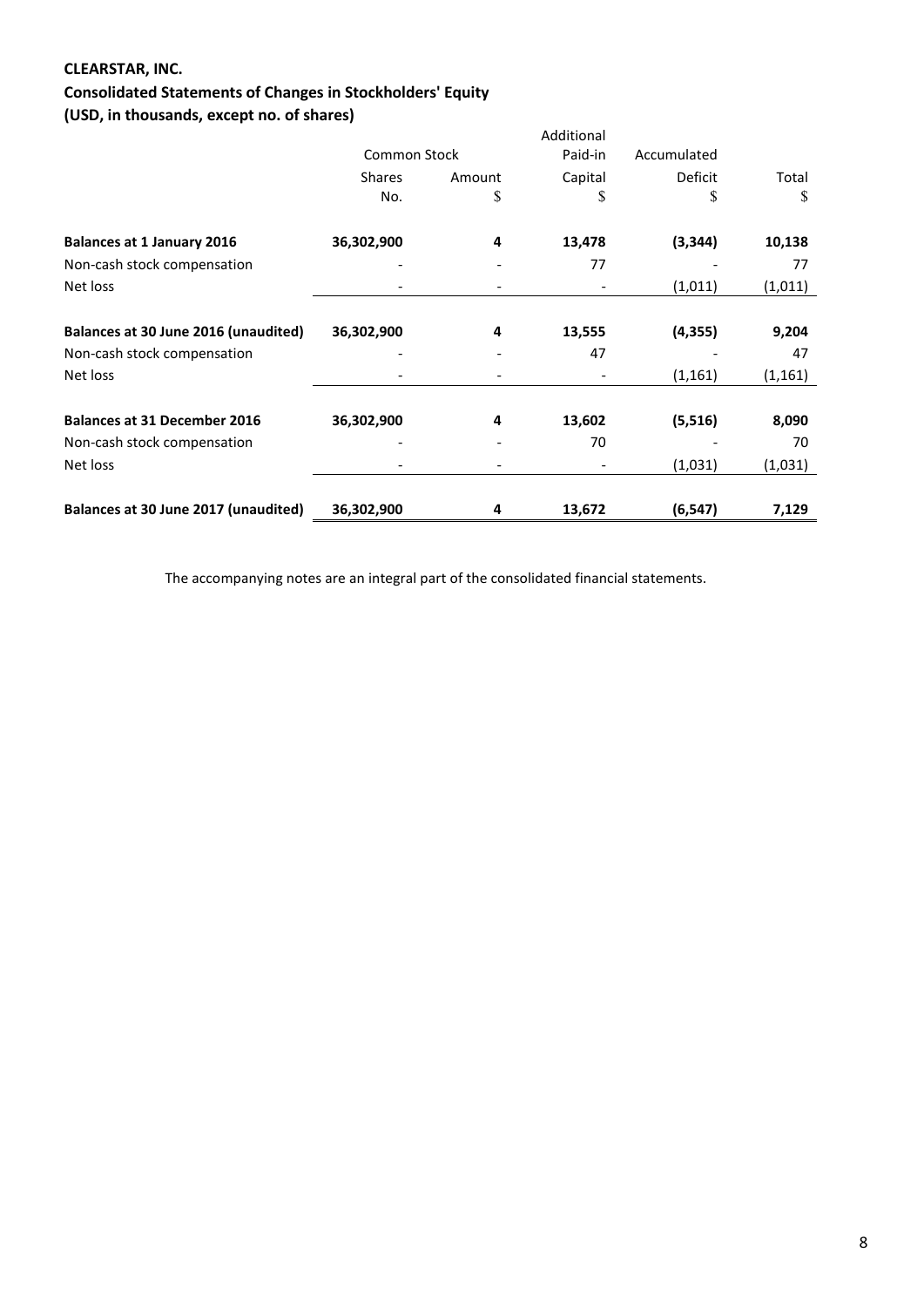# **CLEARSTAR, INC.**

# **Consolidated Statements of Cash Flows**

**(USD, in thousands)**

|                                                     | <b>Six Months Ended</b><br>30 June 2017<br>(Unaudited)<br>\$ | <b>Six Months Ended</b><br>30 June 2016<br>(Unaudited) | <b>Year Ended</b><br>31 December<br>2016<br>\$ |
|-----------------------------------------------------|--------------------------------------------------------------|--------------------------------------------------------|------------------------------------------------|
| <b>CASH FLOWS FROM OPERATING ACTIVITIES</b>         |                                                              | \$                                                     |                                                |
| Net loss                                            | (1,031)                                                      | (1,011)                                                | (2, 172)                                       |
| Adjustments to reconcile net loss                   |                                                              |                                                        |                                                |
| to net cash used for operating activities:          |                                                              |                                                        |                                                |
| Change in allowance for doubtful accounts           | 11                                                           | 57                                                     | 13                                             |
| Depreciation and amortisation                       | 739                                                          | 719                                                    | 1,429                                          |
| Deferred income taxes                               | 43                                                           |                                                        | 54                                             |
| Non-cash stock compensation                         | 70                                                           | 76                                                     | 124                                            |
| Loss on disposal of property and equipment          |                                                              |                                                        | 2                                              |
| Change in operating assets and liabilities:         |                                                              |                                                        |                                                |
| Accounts receivable                                 | (842)                                                        | (307)                                                  | 154                                            |
| Research and development tax credits                | 60                                                           |                                                        | (56)                                           |
| Prepaid expenses                                    | 2                                                            | (62)                                                   | 34                                             |
| Deposits                                            | (1)                                                          |                                                        |                                                |
| Accounts payable                                    | 491                                                          | 255                                                    | (73)                                           |
| <b>Accrued liabilities</b>                          | 160                                                          | 171                                                    | 33                                             |
| Deferred revenue                                    | (20)                                                         |                                                        |                                                |
| State income taxes                                  |                                                              | (3)                                                    |                                                |
|                                                     | (5)                                                          | (5)                                                    | (2)                                            |
| Total adjustments                                   | 708                                                          | 901                                                    | 1,712                                          |
| Net cash used for operating activities              | (323)                                                        | (110)                                                  | (460)                                          |
|                                                     |                                                              |                                                        |                                                |
| <b>CASH FLOWS FROM INVESTING ACTIVITIES</b>         |                                                              |                                                        |                                                |
| Acquisition of property and equipment               | (15)                                                         | (23)                                                   | (32)                                           |
| Proceeds from disposition of property and equipment |                                                              |                                                        | 1                                              |
| Capitalised software development costs              | (383)                                                        | (580)                                                  | (886)                                          |
| Net cash used for investing activities              | (398)                                                        | (603)                                                  | (917)                                          |
|                                                     |                                                              |                                                        |                                                |
| <b>CASH FLOWS FROM FINANCING ACTIVITIES</b>         |                                                              |                                                        |                                                |
| Principal payments on capital lease obligations     | (51)                                                         | (47)                                                   | (96)                                           |
| Net cash used for financing activities              | (51)                                                         | (47)                                                   | (96)                                           |
| Net cash decrease for period                        | (772)                                                        | (760)                                                  | (1, 473)                                       |
| Cash at beginning of period                         | 2,420                                                        | 3,893                                                  | 3,893                                          |
| Cash at end of period                               | 1,648                                                        | 3,133                                                  | 2,420                                          |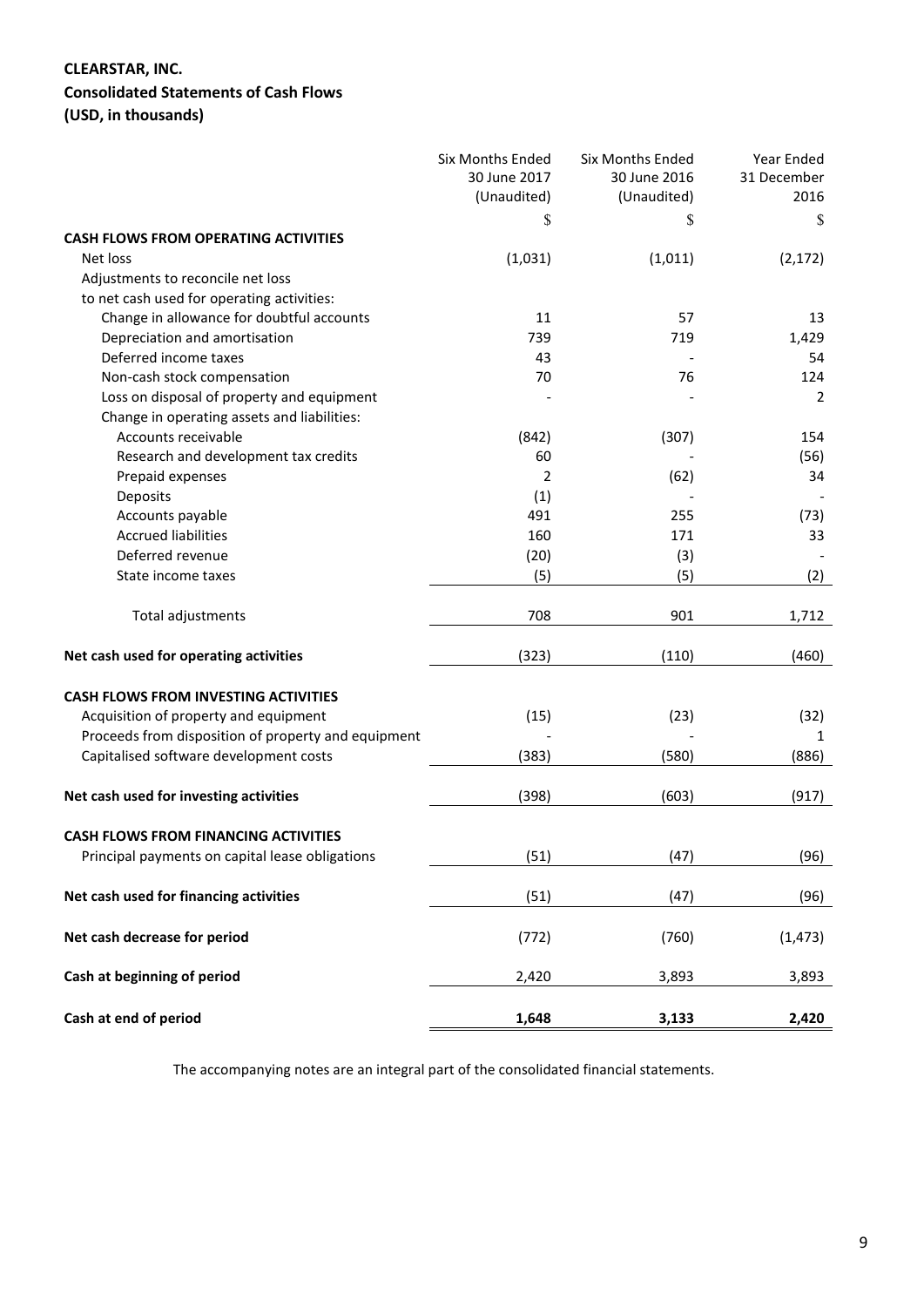# **CLEARSTAR, INC. Consolidated Statements of Cash Flows (Continued) (USD, in thousands)**

### **SUPPLEMENTAL DISCLOSURES OF CASH FLOW INFORMATION**

|              | Six Months Ended<br>30 June 2017 | <b>Six Months Ended</b><br>30 June 2016 | Year Ended<br>31 December |
|--------------|----------------------------------|-----------------------------------------|---------------------------|
|              | (Unaudited)                      | (Unaudited)                             | 2016                      |
|              | D                                |                                         | S                         |
| Cash paid:   |                                  |                                         |                           |
| Interest     | 6                                | 9                                       | 16                        |
| Income taxes | 12                               |                                         |                           |
|              |                                  |                                         |                           |
|              | 18                               | q                                       | 23                        |

#### **SUPPLEMENTAL SCHEDULE OF NON-CASH INVESTING AND FINANCING ACTIVITIES**

During the six months ended 30 June 2017, the Company retired obsolete and fully-depreciated property and equipment of approximately \$28,000.

During the year ended 31 December 2016, the Company retired obsolete and fully-depreciated property and equipment of approximately \$94,000.

During the six months ended 30 June 2017 and 2016, the Company retired fully-amortised intangible assets of approximately \$329,000 and \$447,000, respectively.

During the year ended 31 December 2016, the Company retired fully-amortised intangible assets of approximately \$871,000.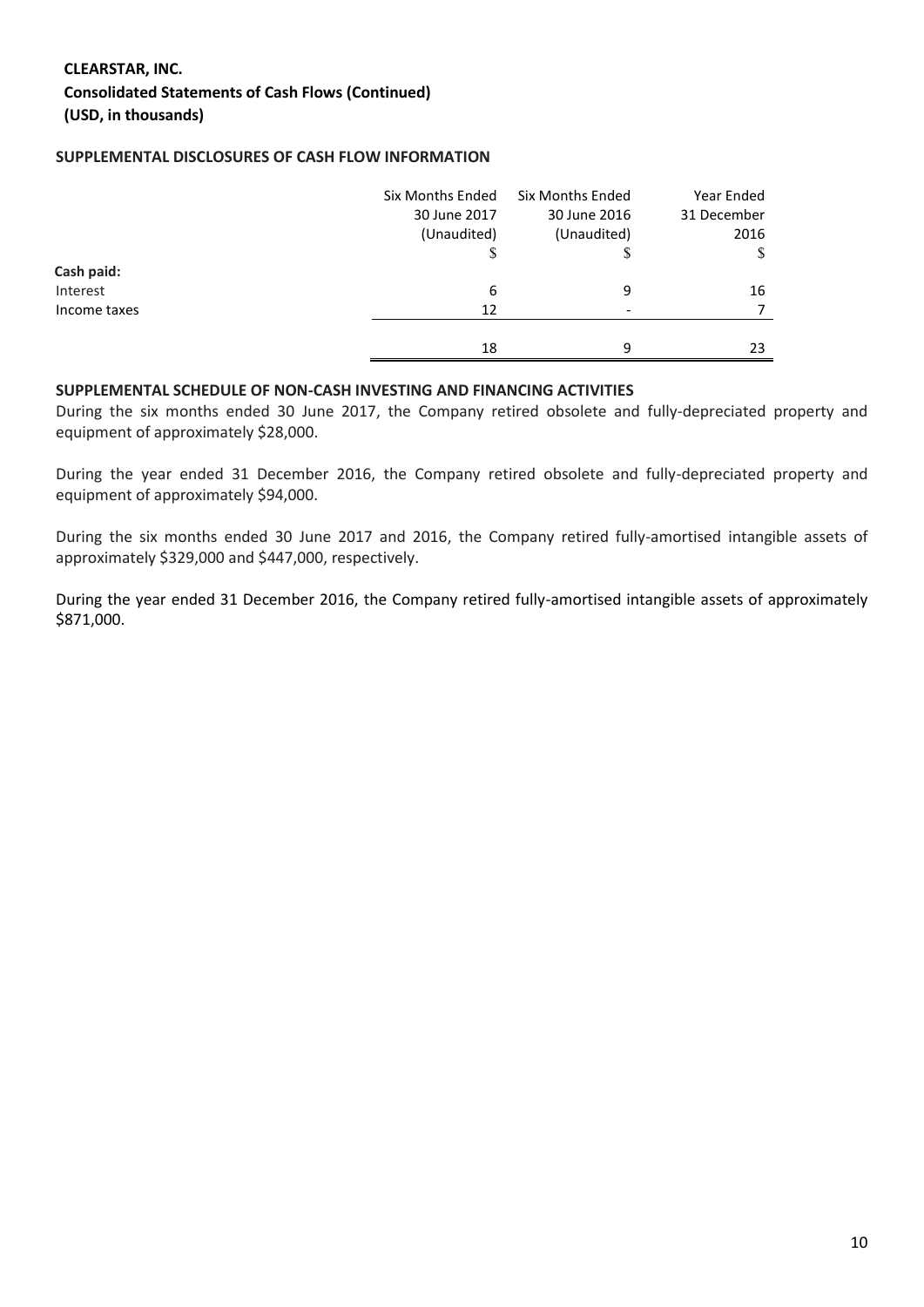### **Notes to the Consolidated Financial Statements**

- 1. Summary of Significant Accounting Policies
- a) Nature of Operations

ClearStar, Inc. ("ClearStar"), an exempt company incorporated in the Cayman Islands on 23 April 2014, is a holding company that owns a 100% interest in ClearStar, Inc. (''ClearStar US''), an entity formed on 23 March 1995, and incorporated in the state of Delaware, and ClearStar Limited ("ClearStar UK"), a dormant entity formed in the United Kingdom on 17 January 2014. The Company is a technology and service provider to the background check industry, supporting background screening companies, employers and employees with their recruitment and employment application decisions. The Company provides employment intelligence to its clients through a suite of IT applications for day-to-day use in their business. Employment intelligence aims to improve business insight to support better recruitment and other decisions affecting employees generally, by increasing the quality, reliability and visibility of information available to management.

Effective 14 July 2015, ClearStar introduced a Depository Interest programme to enable its ordinary shares to be traded in CREST by qualifying shareholders. As a result, there are two lines of capital stock – restricted under the existing ticker CLST and unrestricted under the ticker CLSU (Note 12).

# b) Principles of Consolidation

The consolidated financial statements include the accounts of ClearStar and its 100% owned subsidiaries, ClearStar US and ClearStar UK (collectively the "Company").

All significant intercompany transactions and balances have been eliminated in consolidation.

c) Basis of Accounting

The historical financial information has been prepared on the accrual basis of accounting in accordance with accounting principles generally accepted in the United States of America (''US GAAP'').

d) Use of Estimates

The preparation of consolidated financial statements in conformity with US GAAP requires management to make estimates and assumptions that affect the reported amounts of assets and liabilities, the disclosure of contingent assets and liabilities at the date of the financial statements, and the reported amounts of revenue and expenses during the reporting period. Estimates are used for, but not limited to, the allowance for doubtful accounts, depreciable lives of property and equipment, certain accrued liabilities, amortisation of other intangible assets, stock-based compensation and income taxes. Actual results could differ from these estimates.

e) Concentration of Credit Risk Arising From Cash Deposits in Excess of Insured Limits

The Company maintains cash balances at certain financial institutions that at times may exceed federally insured limits. From time to time, the Company's cash balances exceed such limits. The Company has not experienced any losses in such accounts. The Company believes it is not exposed to any significant risks on cash.

# f) Accounts Receivable

The Company extends credit to customers in a broad range of industries located throughout the United States and abroad based on the size of the customer, its payment history and other factors. The Company generally does not require collateral to support customer receivables. The Company provides an allowance for doubtful accounts based upon a review of the outstanding accounts receivable, historical collection information and existing economic conditions. The Company determines if receivables are past due based on days outstanding, and amounts are written off when determined to be uncollectable by management. The maximum accounting loss from the credit risk associated with accounts receivable is the amount of the receivable recorded, which is the face amount of the receivable, net of the allowance for doubtful accounts.

g) Property and Equipment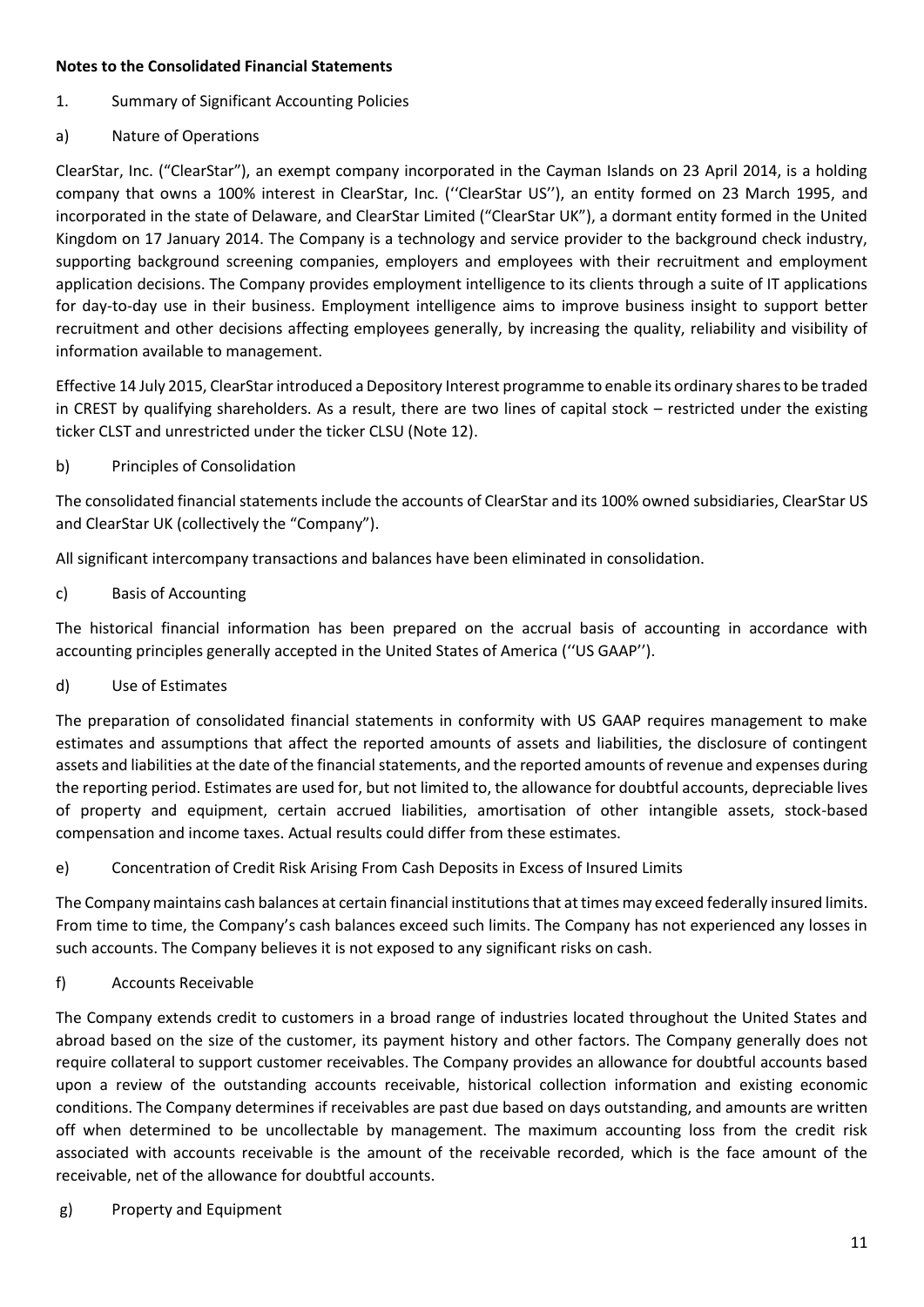Property and equipment are stated at cost. Expenditures for maintenance and repairs are expensed currently, while renewals and betterments that materially extend the life of an asset are capitalised. The cost of assets sold, retired, or otherwise disposed of, and the related allowance for depreciation are eliminated from the accounts, and any resulting gain or loss is recognised.

Depreciation of property and equipment is provided using the straight-line method over the estimated useful lives of the assets, which are as follows:

| Computer equipment     | $3 - 4$ years                                        |
|------------------------|------------------------------------------------------|
| Furniture and fixtures | $5 - 7$ years                                        |
| Leasehold improvements | Lesser of estimated useful life or life of the lease |

Depreciation expense for the six months ended 30 June 2017 and 2016, and the year ended 31 December 2016 was approximately \$120,000, \$124,000 and \$251,000, respectively.

## h) Goodwill

Goodwill recorded in the consolidated financial statements represents the excess of the purchase price of an acquisition over the fair value of acquired net assets on the date of acquisition. Goodwill is not amortised since it has an indefinite life. Accordingly, the carrying value of goodwill is reviewed for impairment by the Company annually, or more often if events or circumstances indicate that there may be impairment. The Company has not recorded any goodwill impairment charges.

In our evaluation of goodwill impairment, we perform a qualitative assessment to determine if it is more likely than not that the fair value of a reporting unit is less than its carrying amount. If the qualitative assessment is not conclusive, we proceed to a two-step process to test goodwill for impairment including comparing the fair value of the reporting unit to its carrying value (including attributable goodwill). Fair value for our reporting unit is determined using an income or market approach, incorporating market participant considerations and management's assumptions on revenue growth rates, operating margins, discount rates and expected capital expenditures. Fair value determinations may include both internal and third-party valuations. Unless circumstances otherwise dictate, we perform our annual impairment testing in the fourth quarter. If the carrying amount of the goodwill exceeds the implied fair value of that goodwill, the Company will recognise an impairment loss as an expense.

# i) Intangible Assets

Intangible assets, other than capitalised software development costs, arose from the purchase of certain assets in an acquisition and are reported net of amortisation. These costs are amortised using the straight-line method over their estimated useful life. The estimated useful life for customer relationships and trade name are 7 and 1 year(s), respectively.

The Company has capitalised external direct costs of services consumed in developing and obtaining internal-use computer software and the payroll and payroll-related costs for employees who are directly associated with and who devote time to developing the internal-use computer software.

Management's judgment is required in determining the point at which various projects enter the application development stage at which costs may be capitalised, in assessing the ongoing value of the capitalised costs, and in determining the estimated useful lives over which the costs are amortised. Costs in relation to the preliminary stages of projects are expensed in the period in which they are incurred. The Company expects to continue to invest in internally developed software and to capitalise costs in accordance with US GAAP.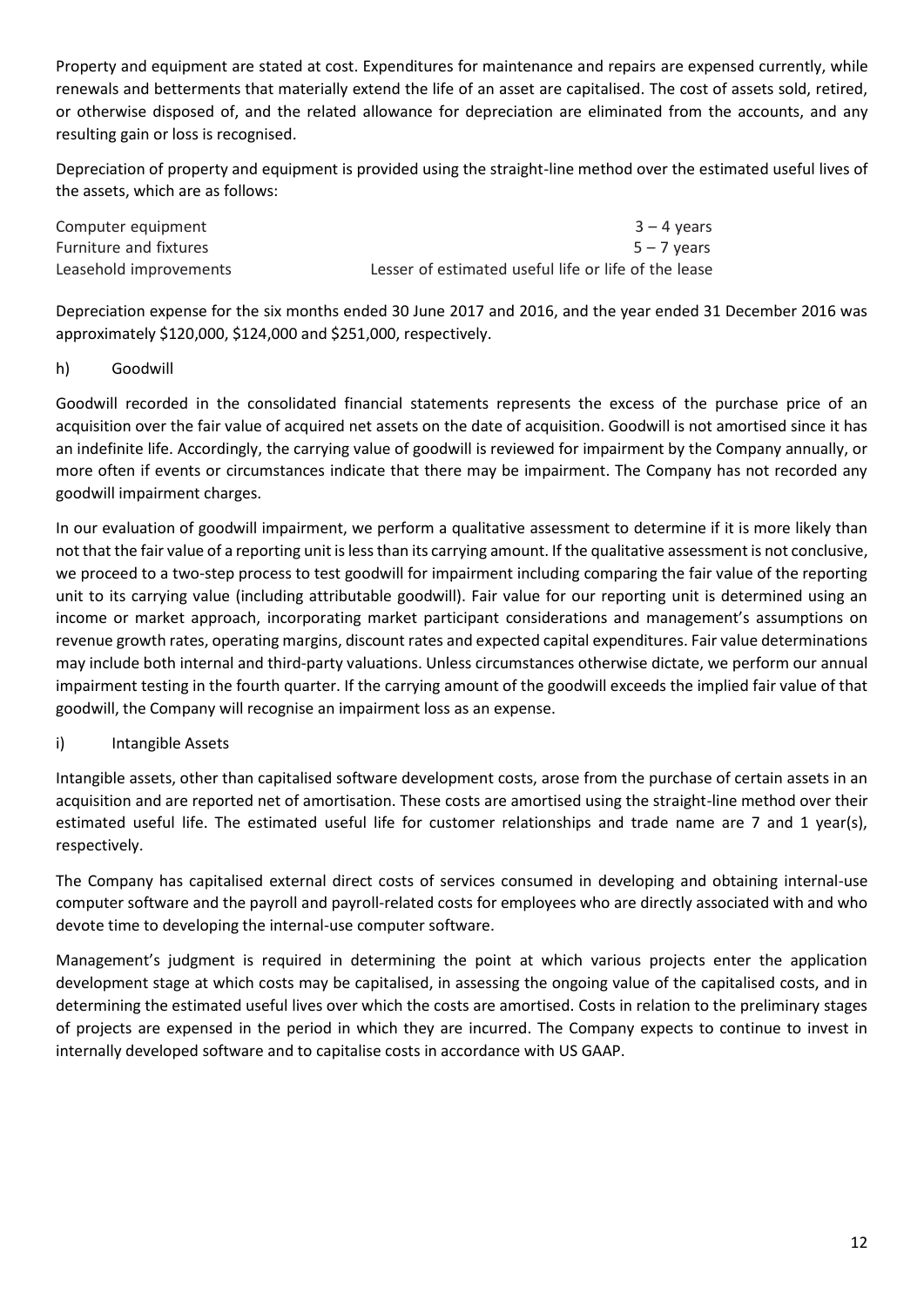## j) Impairment of Long-Lived Assets

Long-lived assets, such as property and equipment, and purchased intangible assets subject to amortisation, are reviewed for impairment whenever events or changes in circumstances indicate that the carrying amount of an asset may not be recoverable. If circumstances require a long-lived asset or asset group be tested for possible impairment, the Company first compares undiscounted cash flows expected to be generated by that asset or asset group to its carrying amount. If the carrying amount of the long-lived asset or asset group is not recoverable on an undiscounted cash flow basis, an impairment is recognised to the extent that the carrying amount exceeds its fair value. Fair value is determined through various valuation techniques including discounted cash flow models, quoted market values and third party independent appraisals, as considered necessary. Management determined that there were no impairments during the six months ended 30 June 2017 and 2016, and the year ended 31 December 2016.

# k) Revenue Recognition

The Company requires that four basic criteria be met before revenue can be recognised for all transactions: (i) persuasive evidence of an arrangement exists; (ii) the price is fixed or determinable; (iii) collectability is reasonably assured; and (iv) delivery has occurred. Fixed monthly fees are derived primarily from customers' use of services that are provided for an agreed number of transactions. Arrangements for these services generally have terms of one year or less, and the fixed monthly fees are recognised as services are provided. One- time setup fees are recognised based on the Company's configuring and activating customers on internal and third party systems. The Company recognises one-time setup fees revenue rateably over 12 months or the period beyond which the initial contract term is expected to extend and the customer continues to benefit, whichever is longer. Annual certification fees are billed annually and are recognised rateably over the contract period. The Company recognises revenue from the per-transaction search results and/or search result review services and drug testing services at the time of delivery as the Company has no significant ongoing obligation after delivery.

Deferred revenue consists of payments received in advance of revenue recognition and contractual billings in excess of recognised revenue.

## l) Advertising

The Company expenses advertising costs as incurred. Advertising expenses for the six months ended 30 June 2017 and 2016, and the year ended 31 December 2016 were approximately \$218,000, \$156,000 and \$292,000, respectively.

## m) Income Taxes

ClearStar is incorporated as an exempted company in the Cayman Islands which currently does not levy income taxes on individuals or companies. ClearStar and its operating subsidiary, ClearStar US, are both taxed as corporations for US federal income tax purposes.

Income taxes are provided for the tax effects of transactions reported in the consolidated financial statements and consist of taxes currently due plus deferred income taxes. Deferred income taxes are recognised for differences between the basis of assets and liabilities for financial statement and income tax purposes. Deferred income tax assets and liabilities represent the future tax return consequences of those differences, which will either be taxable or deductible when the assets or liabilities are recovered or settled. Deferred income taxes are also recognised for operating losses that are available to offset future taxable income. The tax provision differs from the expense that would result from applying federal statutory rates to income before income taxes primarily because of the marginal tax rates used to compute deferred income taxes, the effect of state taxes and permanent differences between determining income for financial statement purposes and taxable income.

The Company is subject to tax audits in numerous jurisdictions, including the United States, individual states and localities, and abroad. Tax audits by their nature are often complex and can require several years to complete. In the normal course of business, the Company is subject to challenges from the Internal Revenue Service ("IRS") and other tax authorities regarding amounts of taxes due. These challenges may alter the timing or amount of taxable income or deductions, or the allocation of income among tax jurisdictions. The Company accounts for the uncertain tax provisions using a minimum probability threshold that a tax position must meet before a financial statement benefit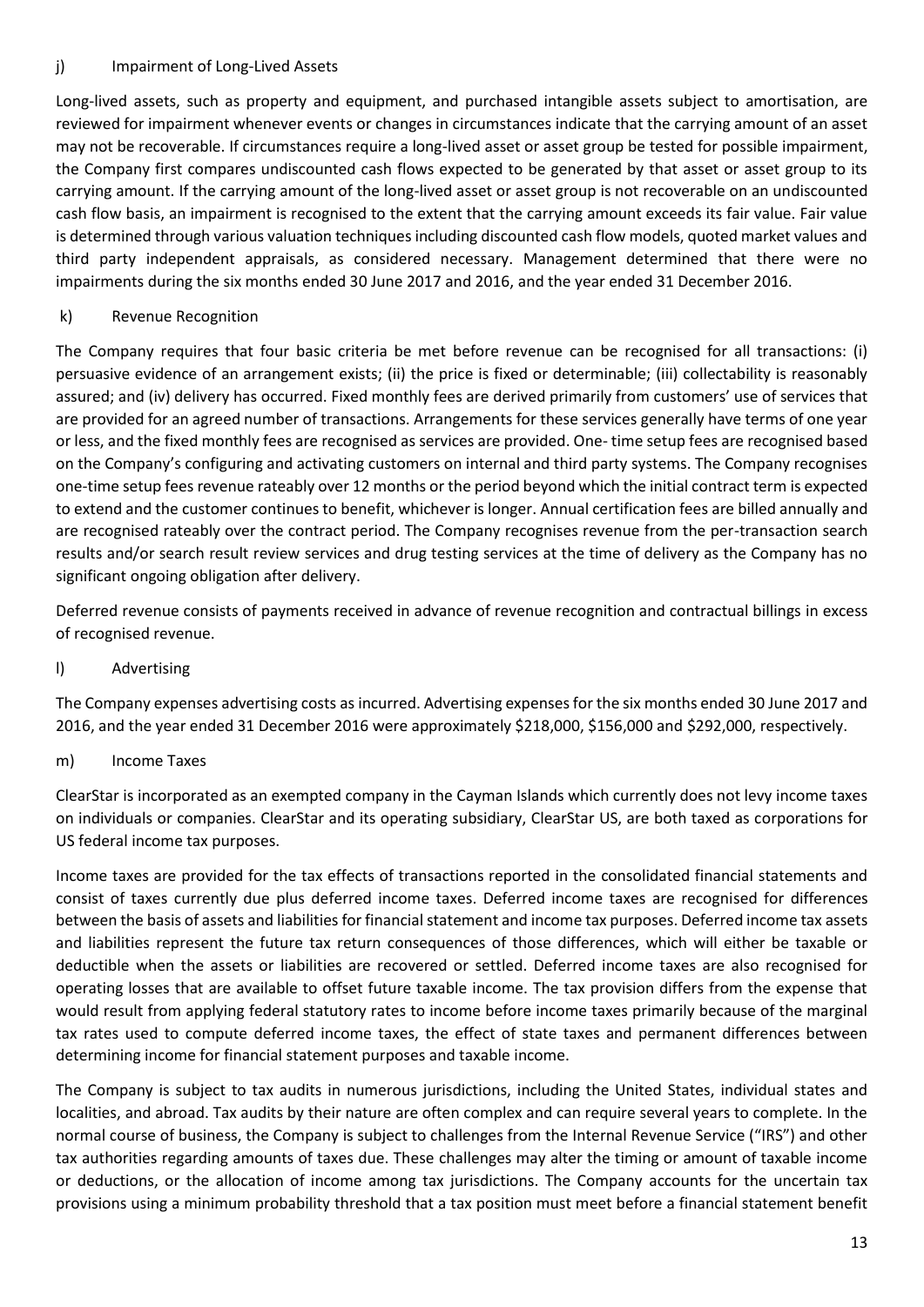is recognised. The minimum threshold is defined as a tax position that is more likely than not to be sustained upon examination by the applicable taxing authority, including resolution of any related appeals or litigation processes, based on the technical merits of the position. The tax benefit to be recognised is measured as the largest amount of benefit that is greater than fifty per cent. likely of being realised upon ultimate settlement. The Company recognises interest and penalties related to unrecognised tax benefits as part of income tax expense. The cumulative effect of considering uncertain tax positions resulted in no uncertain tax liability in the consolidated balance sheets. At 30 June 2017 and 2016, and 31 December 2016, the Company does not have any unrecognised tax benefits.

The Company is not subject to income tax examinations for the years ending prior to 31 December 2013.

# n) Research and Development

Expenditures related to the development of new products and processes are expensed as incurred. Research and development expenses were approximately \$952,000, \$663,000 and \$1,671,000, net of approximately \$0, \$0 and \$46,000 of tax credits, for the six months ended 30 June 2017 and 2016, and the year ended 31 December 2016, respectively.

o) Stock-Based Compensation

The Company values stock options at the time of grant using a Black-Scholes model approach and records that fair market value as compensation expense, less an estimate for forfeitures, over the requisite service period, using the straight-line method. Stock-based compensation expense for the six months ended 30 June 2017 and 2016, and the year ended 31 December 2016 was approximately\$70,000, \$77,000 and \$124,000, respectively.

## p) Fair Value of Financial Instruments

Due to the short-term nature of cash, accounts receivable, prepaid expenses, accounts payable, and accrued liabilities, their fair value approximates carrying value.

In specific circumstances, certain assets and liabilities are reported or disclosed at fair value. Fair value is the exit price that would be received to sell an asset or paid to transfer a liability in an orderly transaction between market participants at the measurement date in the Company's principal market for such transactions. If there is not an established principal market, fair value is derived from the most advantageous market.

Valuation inputs are classified in the following hierarchy:

- (i) Level 1 inputs are unadjusted quoted prices in active markets for identical assets or liabilities.
- (ii) Level 2 inputs are directly or indirectly observable valuation inputs for the asset or liability, excluding Level 1 inputs.
- (iii) Level 3 inputs are unobservable inputs for the asset or liability.

Highest priority is given to Level 1 inputs and the lowest priority to Level 3 inputs. Acceptable valuation techniques include the market approach, income approach and cost approach. In some cases, more than one valuation technique is used.

## q) Recent Accounting Pronouncements

In May 2014, the Financial Accounting Standards Board ("FASB") issued Accounting Standards Update No. 2014-09 ("ASU 2014-09") "Revenue from Contracts with Customers." ASU 2014-09 supersedes the revenue recognition requirements in "Revenue Recognition (Topic 605)" and requires entities to recognize revenue when it transfers promised goods or services to customers in an amount that reflects the consideration to which the entity expects to be entitled to in exchange for those goods or services. As currently issued and amended, ASU 2014-09 is effective for annual reporting periods beginning after 15 December 2017, including interim periods within that reporting period, though early adoption is permitted for annual reporting periods beginning after 15 December 2016. We are currently in the process of evaluating the impact of the adoption of ASU 2014-09 on our consolidated financial statements, implementing accounting system changes related to the adoption and considering additional disclosure requirements.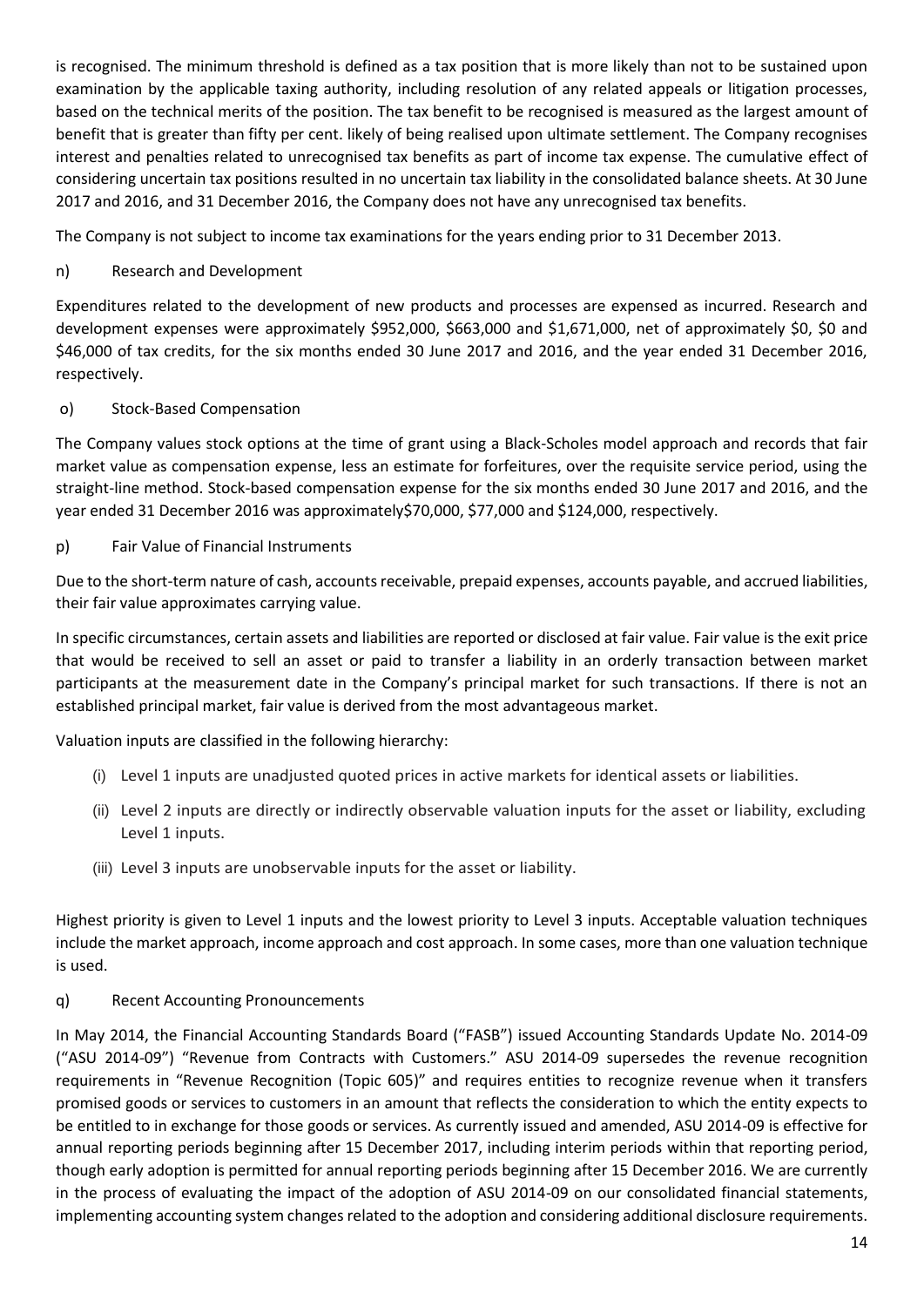In February 2015, the FASB issued Accounting Standards Update No. 2015-02 ("ASU 2015-02") "Consolidation (Topic 810): Amendments to the Consolidation Analysis." ASU 2015-02 changes the analysis that a reporting entity must perform to determine whether it should consolidate certain types of legal entities. We adopted this standard in the first quarter of 2016 on a retrospective basis. The adoption of this standard did not have a material impact on our consolidated financial statements.

In November 2015, the FASB issued Accounting Standards Update No. 2015-17 ("ASU 2015-17") "Income Taxes (Topic 740): Balance Sheet Classification of Deferred Taxes." ASU 2015-17 simplifies the presentation of deferred income taxes by eliminating the separate classification of deferred income tax liabilities and assets into current and noncurrent amounts in the consolidated balance sheet. The amendments in the update require that all deferred tax liabilities and assets be classified as noncurrent in the consolidated balance sheets. The amendments in this update are effective for annual periods beginning after 15 December 2016, and interim periods therein and may be applied either prospectively or retrospectively to all periods presented. Early adoption is permitted. We have early adopted this standard in the fourth quarter of 2015 on a retrospective basis. Prior periods have been retrospectively adjusted.

As a result of the adoption of ASU 2015-17, the Company made no adjustments to the consolidated balance sheet as of 30 June 2017 and 2016, and 31 December 2016.

In February 2016, the FASB issued Accounting Standards Update No. 2016-02, "Leases", which requires that lease arrangements longer than 12 months' result in an entity recognizing an asset and liability. The pronouncement is effective for periods beginning after 15 December 2018, with early adoption permitted. The Company is currently evaluating the impact this guidance is expected to have on its consolidated financial statements.

In March 2016, the FASB issued Accounting Standards Update No. 2016-09, "Improvements to Employee Share Based Payment Accounting" which simplifies several aspects of the accounting for share-based payment transactions, including income tax consequences, classification of awards, forfeitures and classification on the statement of cash flows. The provisions of this ASU are effective for fiscal years beginning after 15 December 2016, and interim periods within those fiscal years. The Company adopted the new standard in the first quarter of 2017, and the adoption of this standard did not have a material effect on our consolidated financial statements. The Company has elected to account for forfeitures as they occur, rather than estimate expected forfeitures.

In August 2016, the FASB issued Accounting Standards Update 2016-15 ("ASU 2016-15") "Statement of Cash Flows (Topic 230): Clarification of Certain Cash Receipts and Cash Payments" which would eliminate the diversity in practice related to the classification of certain receipts and payments in the statement of cash flows, by adding or clarifying guidance on eight specific cash flow issues. ASU 2016-15 is effective for annual and interim reporting periods beginning after 15 December 2017 for public entities with early adoption permitted. The amendments in this update should be applied retrospectively to all periods presented, unless deemed impracticable, in which case, prospective application is permitted. The Company does not expect the implementation of this standard to have a material effect on its consolidated financial statements.

In January 2017, the FASB issued Accounting Standards Update No. 2017-04 ("ASU 2017-04") "Intangibles - Goodwill and Other (Topic 350): Simplifying the Accounting for Goodwill Impairment." ASU 2017-04 removes the requirement to perform a hypothetical purchase price allocation to measure goodwill impairment. A goodwill impairment will now be the amount by which a reporting unit's carrying value exceeds its fair value, not to exceed the carrying amount of goodwill. ASU 2017-04 is effective for annual periods and interim periods within those annual periods beginning after 15 December 2019, and early adoption is permitted. The Company is in the process of evaluating the impact of this standard on its consolidated financial statements.

# r) Reclassifications

Certain reclassifications have been made to the 2016 consolidated financial statement presentation to correspond to the current period's format. These reclassifications have no effect on previously reported net income.

2. Accounts Receivable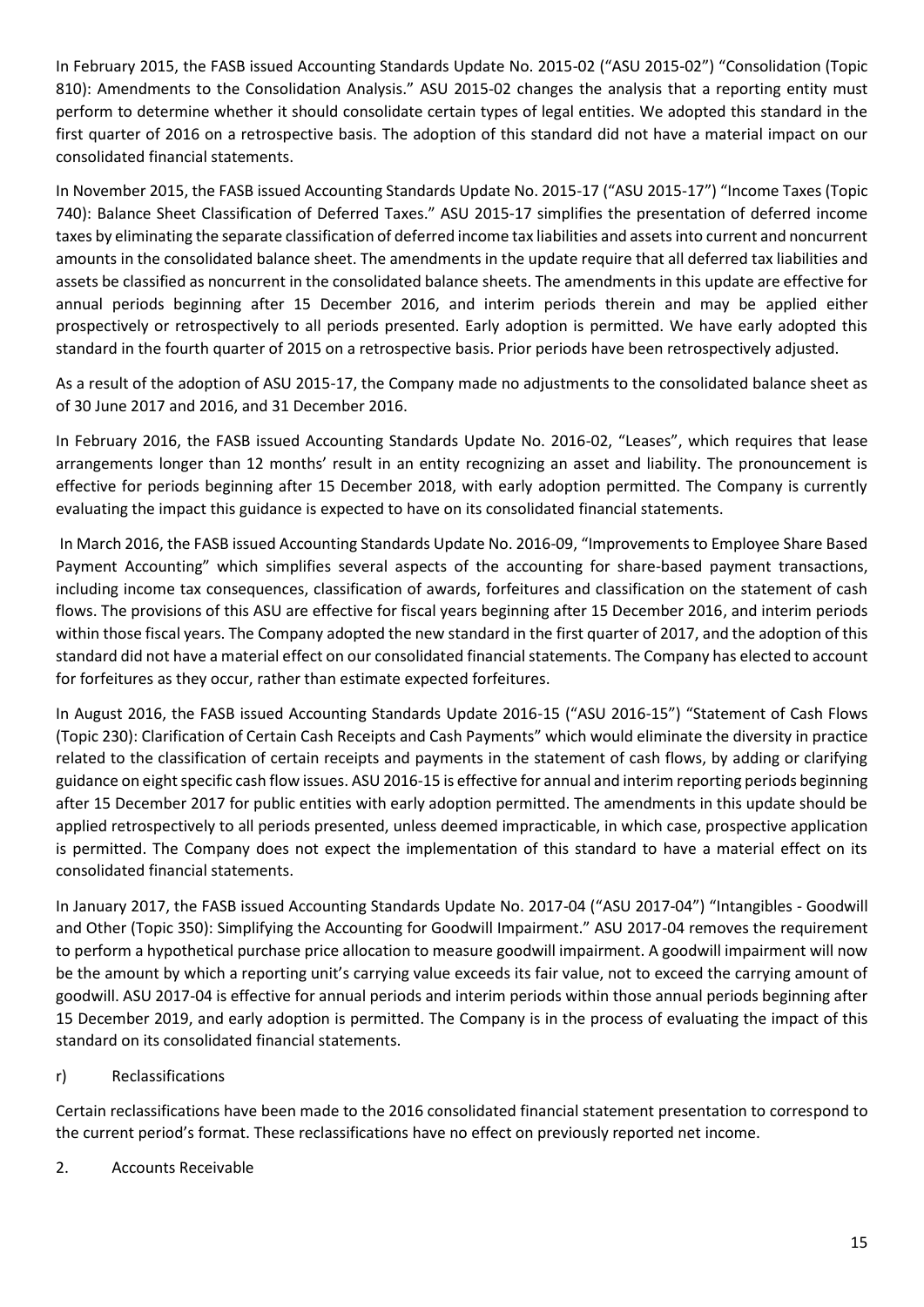|                                 | As of        | As of        | As of       |
|---------------------------------|--------------|--------------|-------------|
|                                 | 30 June 2017 | 30 June 2016 | 31 December |
|                                 | (Unaudited)  | (Unaudited)  | 2016        |
|                                 | \$000        | \$000        | \$000       |
|                                 |              |              |             |
| Trade accounts receivable       | 2,313        | 1,933        | 1,472       |
| Allowance for doubtful accounts | (40)         | (73)         | (30)        |
|                                 |              |              |             |
|                                 | 2,273        | 1,860        | 1,442       |

### 3. Goodwill and Other Intangible Assets

Goodwill and other intangible assets were comprised of the following at 30 June 2017 (unaudited):

|                           | Gross Cost |                  |           |          |        | <b>Accumulated Amortisation</b> |                          |                          |                          |            |
|---------------------------|------------|------------------|-----------|----------|--------|---------------------------------|--------------------------|--------------------------|--------------------------|------------|
|                           | Life       | <b>Beginning</b> | Additions | Disposal | Ending | Beginning                       | Additions                | Disposal                 | Ending                   | <b>Net</b> |
|                           | (years)    | \$000            | \$000     | \$000    | \$000  | \$000                           | \$000                    | \$000                    | \$000                    | \$000      |
| Goodwill                  | Indefinite | 2,283            |           | $\sim$   | 2,283  | $\overline{\phantom{a}}$        | $\overline{\phantom{a}}$ | $\overline{\phantom{a}}$ | $\overline{\phantom{a}}$ | 2,283      |
| Software<br>Development   | 3          | 2,963            | 383       | (329)    | 3,017  | 1,465                           | 499                      | (329)                    | 1,635                    | 1,382      |
| Customer<br>Relationships |            | 1,673            |           | $\sim$   | 1,673  | 478                             | 119                      | $\overline{\phantom{a}}$ | 597                      | 1,076      |
|                           |            | 6,919            | 383       | (329)    | 6,973  | 1,943                           | 618                      | (329)                    | 2,232                    | 4,741      |
|                           |            |                  |           |          |        |                                 |                          |                          |                          |            |

Goodwill and other intangible assets were comprised of the following at 30 June 2016 (unaudited):

|                           |                 | Gross Cost         |                           |                   |                          |                    | <b>Accumulated Amortisation</b> |                          |                          |                     |
|---------------------------|-----------------|--------------------|---------------------------|-------------------|--------------------------|--------------------|---------------------------------|--------------------------|--------------------------|---------------------|
|                           | Life<br>(years) | Beginning<br>\$000 | <b>Additions</b><br>\$000 | Disposal<br>\$000 | Ending<br>\$000          | Beginning<br>\$000 | <b>Additions</b><br>\$000       | Disposal<br>\$000        | Ending<br>\$000          | <b>Net</b><br>\$000 |
| Goodwill                  | Indefinite      | 2,283              | ٠                         | $\sim$            | 2,283                    | ٠                  | $\overline{\phantom{a}}$        | $\overline{\phantom{a}}$ | $\overline{\phantom{a}}$ | 2,283               |
| Software<br>Development   | 3               | 2,919              | 580                       | (418)             | 3,081                    | 1,368              | 476                             | (418)                    | 1,426                    | 1,655               |
| Customer<br>Relationships |                 | 1,673              | $\overline{a}$            | $\sim$            | 1,673                    | 239                | 119                             | $\overline{\phantom{a}}$ | 358                      | 1,315               |
| Trade name                | 1               | 29                 | $\overline{\phantom{a}}$  | (29)              | $\overline{\phantom{a}}$ | 29                 | $\overline{\phantom{a}}$        | (29)                     |                          |                     |
|                           |                 |                    |                           |                   |                          |                    |                                 |                          |                          |                     |
|                           |                 | 6,904              | 580                       | (447)             | 7,037                    | 1,636              | 595                             | (447)                    | 1,784                    | 5,253               |

## Goodwill and other intangible assets were comprised of the following at 31 December 2016:

|                           |                 |                           | Gross Cost               |                          |                          | <b>Accumulated Amortisation</b> |                    |                          |                          |                     |
|---------------------------|-----------------|---------------------------|--------------------------|--------------------------|--------------------------|---------------------------------|--------------------|--------------------------|--------------------------|---------------------|
|                           | Life<br>(years) | <b>Beginning</b><br>\$000 | Additions<br>\$000       | Disposal<br>\$000        | Ending<br>\$000          | Beginning<br>\$000              | Additions<br>\$000 | Disposal<br>\$000        | Ending<br>\$000          | <b>Net</b><br>\$000 |
| Goodwill                  | Indefinite      | 2,283                     | $\overline{\phantom{a}}$ | ۰                        | 2,283                    | $\overline{\phantom{a}}$        |                    |                          | $\overline{\phantom{a}}$ | 2,283               |
| Software<br>Development   | 3               | 2,919                     | 886                      | (842)                    | 2,963                    | 1,368                           | 939                | (842)                    | 1,465                    | 1,498               |
| Customer<br>Relationships | 7               | 1,673                     | $\overline{\phantom{a}}$ | $\overline{\phantom{a}}$ | 1,673                    | 239                             | 239                | $\overline{\phantom{a}}$ | 478                      | 1,195               |
| Trade name                | 1               | 29                        | $\sim$                   | (29)                     | $\overline{\phantom{a}}$ | 29                              | $\sim$             | (29)                     | $\overline{\phantom{a}}$ |                     |
|                           |                 | 6,904                     | 886                      | (871)                    | 6,919                    | 1,636                           | 1,178              | (871)                    | 1,943                    | 4,976               |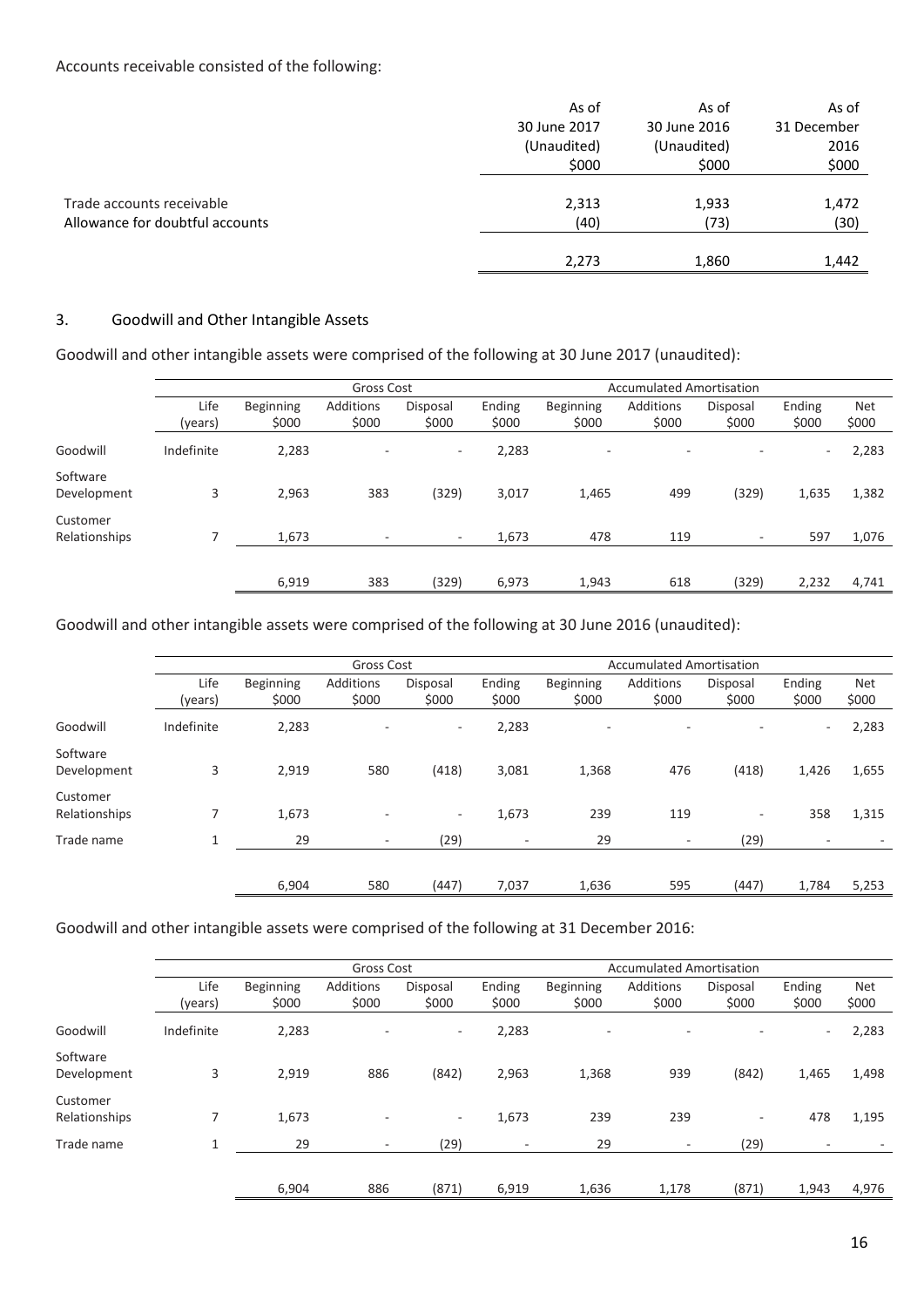Approximate aggregate future amortisation expense is as follows:

Year Ending 30 June:

|      | Amount      |
|------|-------------|
|      | (Unaudited) |
|      | \$000       |
|      |             |
| 2018 | 1,075       |
| 2019 | 661         |
| 2020 | 367         |
| 2021 | 239         |
| 2022 | 116         |
|      |             |
|      | 2,458       |

### 4. Commitments and Contingencies

## • Operating Leases

The Company leases office space and equipment. The lease agreements expire on various dates through February 2022.

Minimum lease payments under operating leases are recognised on a straight-line basis over the term of the lease including any periods of free rent for payment terms subject to escalation. Aggregate rent, common area maintenance charges and property tax expense for the six months ended 30 June 2017 and 2016, and the year ended 31 December 2016 was approximately \$101,000, \$156,000 and \$286,000, respectively.

At 30 June 2017, future minimum lease payments under non-cancellable operating leases were as follows:

Year Ending 30 June:

|      | Amount<br>(Unaudited)<br>\$000 |
|------|--------------------------------|
| 2018 | 150                            |
| 2019 | 126                            |
| 2020 | 99                             |
| 2021 | 102                            |
| 2022 | 70                             |
|      | 547                            |

## • Capital Leases

The Company leased computer equipment under two agreements classified as capital leases that expire through November 2018. The lease obligations bear an interest rate of up to 8.7 per cent. per annum and are payable in monthly instalments totalling \$9,334.

Assets and liabilities under capital leases are recorded at the lower of the present value of the minimum lease payments or the fair value of the assets. The assets are depreciated over the shorter of the estimated useful lives or the lease term if ownership does not transfer to the Company at the end of the lease. Depreciation of assets under capital leases is included in depreciation expense.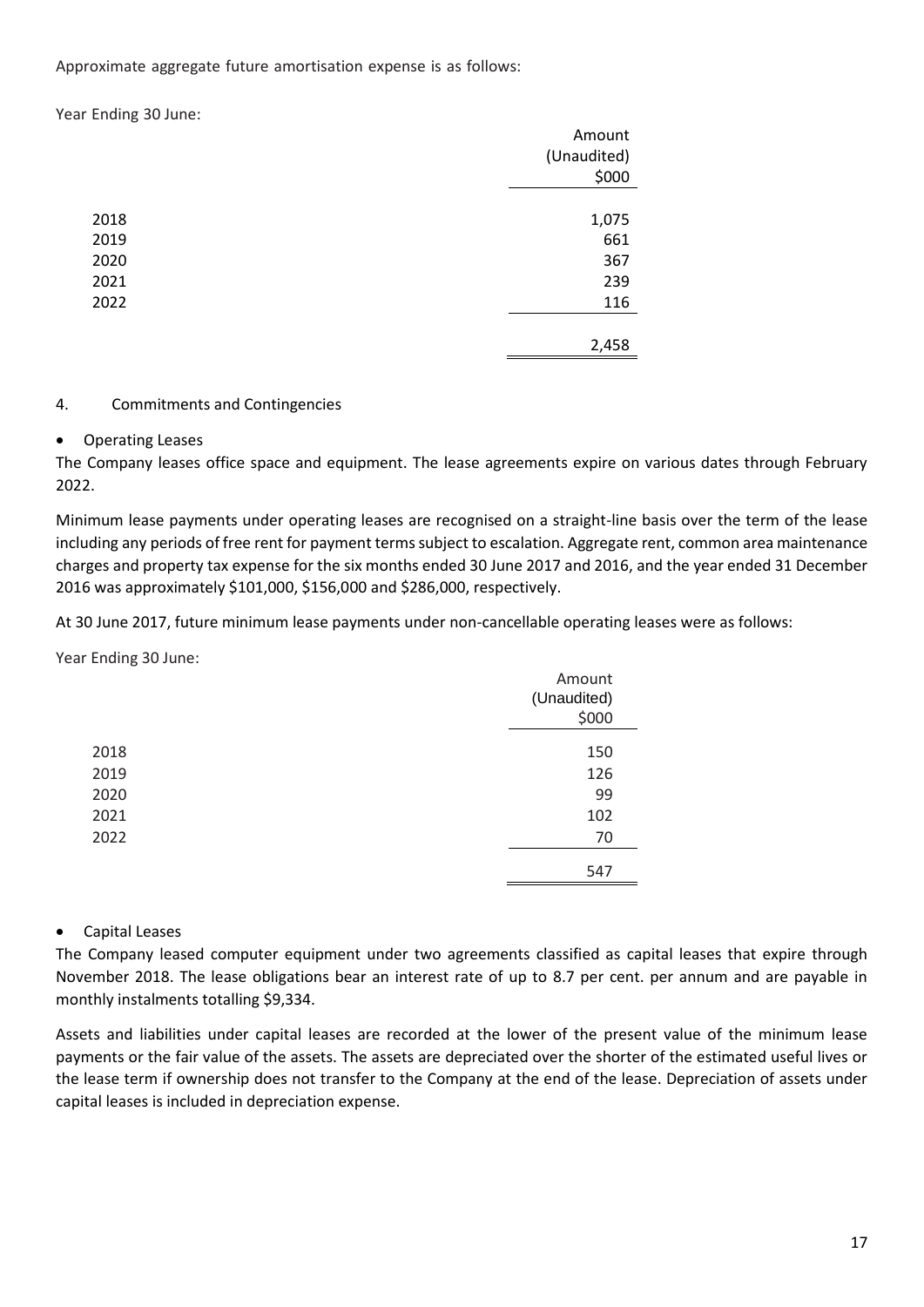Computer equipment held under capital leases consisted of the following:

|                                    | As of        | As of        | As of       |
|------------------------------------|--------------|--------------|-------------|
|                                    | 30 June 2017 | 30 June 2016 | 31 December |
|                                    | (Unaudited)  | (Unaudited)  | 2016        |
|                                    | \$000        | \$000        | \$000       |
|                                    |              |              |             |
| Cost of equipment and installation | 390          | 390          | 390         |
| Less: accumulated depreciation     | 287)         | 188)         | 238)        |
|                                    |              |              |             |
|                                    | 103          | 202          | 152         |

At 30 June 2017, future minimum lease payments under capital lease agreements consist of the following:

Year Ending 30 June:

|                       | Amount      |
|-----------------------|-------------|
|                       | (Unaudited) |
|                       | \$000       |
| 2018                  | 103         |
| 2019                  | 18          |
|                       | 121         |
| Less: interest        | 6)          |
|                       | 115         |
| Less: current portion | (97)        |
|                       | 18          |

## • Board of Directors Fees

Effective 30 May 2014, the Company contracts with two non-executive directors ("NEDs") for 3-year terms subjective to renewal for successive one-year periods. The Company pays approximately \$100,000 per annum to the NEDs. For the six months ended 30 June 2017 and 2016, and the year ended 31 December 2016, director fees were approximately \$50,000, \$50,000 and \$100,000, respectively. Options granted to the NEDs were approximately 72,000 shares, vested over a one-year term (Note 7).

## • Long-Term Vendor Commitment

In November 2014, the Company executed a three-year vendor contract for data centre and related services, requiring an annual fee of approximately \$166,000, payable in equal monthly instalments in advance through January 2018.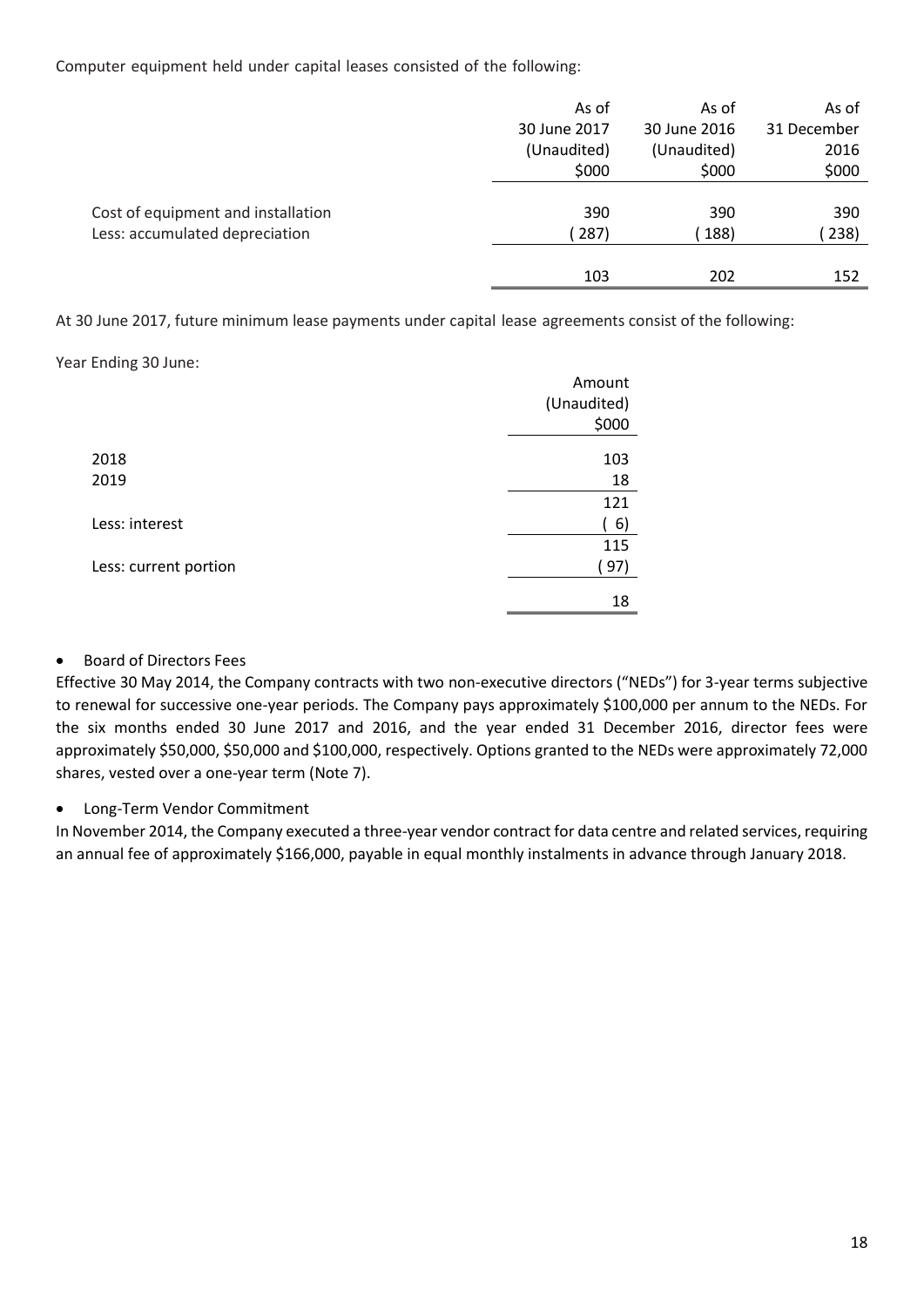#### 5. Income Taxes

#### Tax effects of temporary differences are as follows:

|                                                | As of        | As of        | As of       |
|------------------------------------------------|--------------|--------------|-------------|
|                                                | 30 June 2017 | 30 June 2016 | 31 December |
|                                                | (Unaudited)  | (Unaudited)  | 2016        |
|                                                | \$000        | \$000        | \$000       |
| Non-current deferred tax assets (liabilities): |              |              |             |
| Allowance for doubtful accounts                | 10           | 26           | 10          |
| Prepaid expenses                               | (14)         | 56)          | (14)        |
| Amortisation of software development           | (536)        | (591)        | (536)       |
| Amortisation of other intangible assets        | 122          | 51           | 122         |
| Amortisation of goodwill                       | (142)        | (23)         | 99)         |
| <b>Accrued liabilities</b>                     | 18           | 18           | 18          |
| Deferred revenue                               |              | 1)           |             |
| Basis differences in property and equipment    | (42)         | 46)          | (42)        |
| Net operating losses                           | 2,305        | 1,937        | 2,305       |
| Stock-based compensation                       | 113          | 49           | 113         |
| Tax credits                                    | 154          | 175          | 154         |
| Other adjustments                              | 2)           | 9)           | 2)          |
| Total non-current                              | 1,986        | 1,530        | 2,029       |
| Less: valuation allowance                      | (2, 128)     | (1, 575)     | (2, 128)    |
| Net deferred tax assets (liabilities)          | (142)        | (45)         | 99)         |

Deferred tax assets and liabilities are recognised for the expected tax consequences of temporary differences between the book and tax bases of the Company's assets and liabilities. Valuation allowances are recorded to reduce deferred tax assets when it is more likely than not that a tax benefit will not be realised. Management does not expect deferred tax assets to be fully realised in future years. Therefore, a valuation allowance has been recorded.

• The components of the provision for income taxes are as follows:

|                                  | Six Months   | Six Months   | Year Ended  |
|----------------------------------|--------------|--------------|-------------|
|                                  | Ended        | Ended        | 31 December |
|                                  | 30 June 2017 | 30 June 2016 | 2016        |
|                                  | (Unaudited)  | (Unaudited)  |             |
| Current tax expense:             |              |              |             |
| Federal                          |              |              |             |
| State                            | 8            |              |             |
|                                  | 8            | -            |             |
| Deferred tax expense:            |              |              |             |
| Federal                          | 43           |              | 51          |
| State                            |              |              | 3           |
|                                  | 43           |              | 54          |
| Total provision for income taxes | 51           |              | 61          |

The effective income tax rate differs from the federal statutory income tax rate due to state income taxes, certain nondeductible expenses and the valuation allowance for the period.

At 30 June 2017, the Company had approximately \$6,481,000 in net operating loss carryforwards ("NOL") available to use against taxable income. The NOL's expire through 2036.

At 30 June 2017, the Company had approximately \$154,000 in federal research and development ("R&D") credits available to use against taxable income. The R&D credits will begin to expire starting in 2034.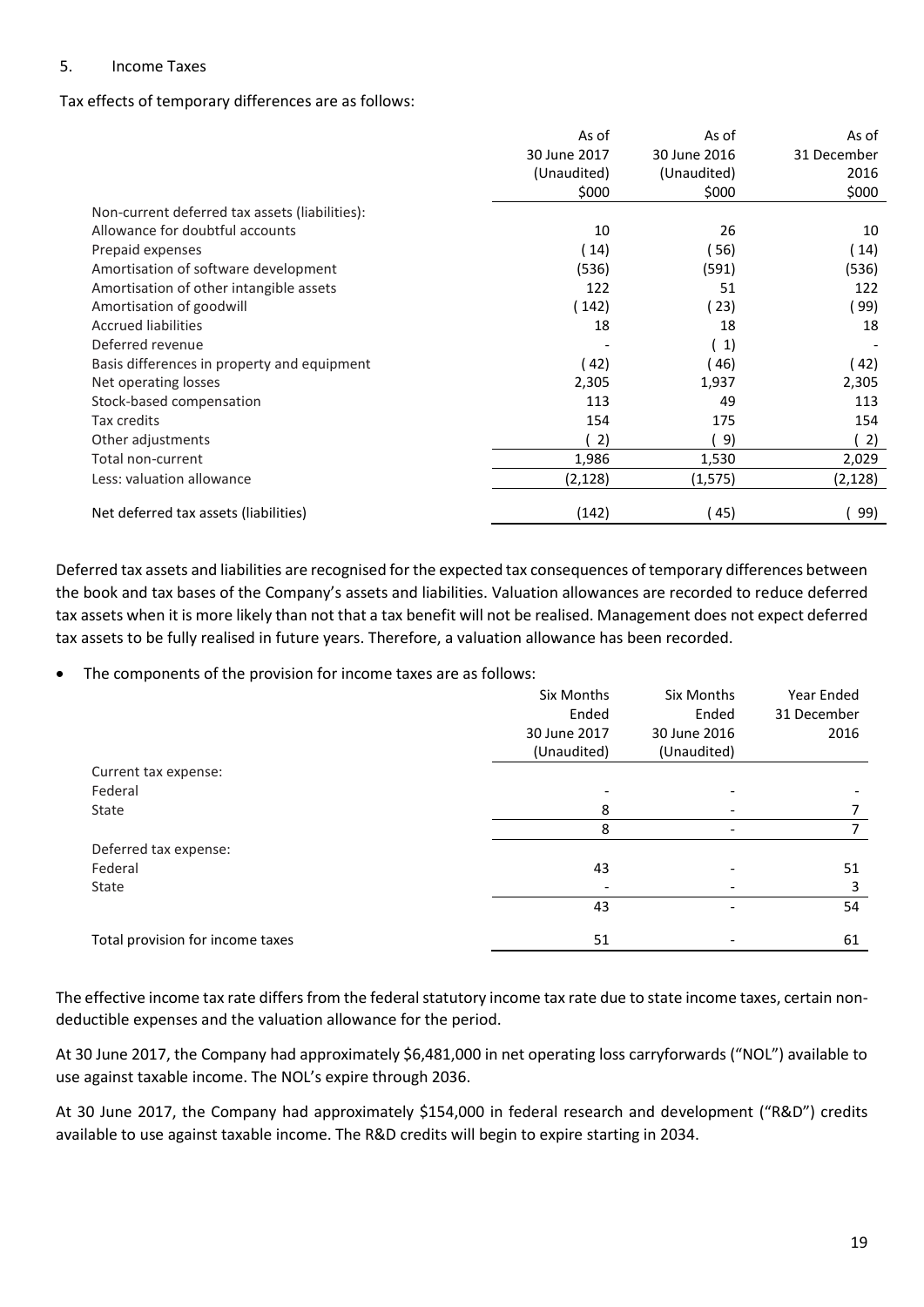## 6. Stockholders' Equity

The Board has authorised 100,000,000 shares of Ordinary Shares, \$0.0001 par value. As of 30 June 2017 and 2016, and 31 December 2016, there were 36,302,900 shares issued and outstanding.

## 7. Stock-Based Compensation

In June 2014, the Board adopted the 2014 Share Option and Incentive Plan (the "Plan") that authorised the Board to grant options and restricted stock to employees and directors to acquire up to 3,000,000 shares of the Company's Ordinary Shares. The option price generally may not be less than the underlying stock's fair market value on the date of the grant. The options generally vest rateably up to a three-year period beginning the date of grant and expire as determined by the Board, but not more than 10 years from the date of grant. The amounts granted each calendar year is limited depending on certain terms of the Plan. As of 30 June 2017, approximately 1,152,000 shares remain available for grant under the Plan. The Plan terminates in June 2024.

The following table summarises activity of the Company's stock options during the six months ended 30 June 2017 and 2016, and the year ended 31 December 2016:

|                                                                            |                                  | Weighted-                        |
|----------------------------------------------------------------------------|----------------------------------|----------------------------------|
|                                                                            | <b>Shares</b>                    | Average<br><b>Exercise Price</b> |
| Outstanding at 1 January 2016<br>Granted<br>Forfeited or cancelled         | 1,536,165<br>405,000<br>(30,000) | \$0.96<br>\$0.51<br>\$0.91       |
| Outstanding at 30 June 2016 (unaudited)<br>Granted                         | 1,911,165                        | \$0.86                           |
| Forfeited or cancelled                                                     | (45,000)                         | \$0.97                           |
| Outstanding at 31 December 2016<br>Granted                                 | 1,866,165                        | \$0.86                           |
| Forfeited or cancelled                                                     | (18,000)                         | \$0.97                           |
| Outstanding at 30 June 2016 (unaudited)                                    | 1,848,165                        | \$0.86                           |
| Exercisable at 30 June 2016 (unaudited)<br>Exercisable at 31 December 2016 | 490,165<br>863,165               | \$0.96<br>\$0.96                 |
| Exercisable at 30 June 2017 (unaudited)                                    | 1,061,165                        | \$0.77                           |

As of 30 June 2017, there was approximately \$53,000 of total unrecognised compensation costs related to unvested stock options, which is expected to be recognised over a weighted-average period of 0.49 years. To the extent the actual forfeiture rate is different from what we have estimated, stock-based compensation expense related to these awards will be different from our expectations.

The following assumptions were used for the Black-Scholes option pricing model:

|                                             | 4 Jan 2016 |
|---------------------------------------------|------------|
|                                             |            |
| Weighted-average fair value on day of grant | \$0.14     |
| Risk-free interest rate                     | 1.00%      |
| Expected dividend yield                     | $0.00\%$   |
| Expected volatility                         | 32.90%     |
| Weighted-average expected life of option    | 4.00 years |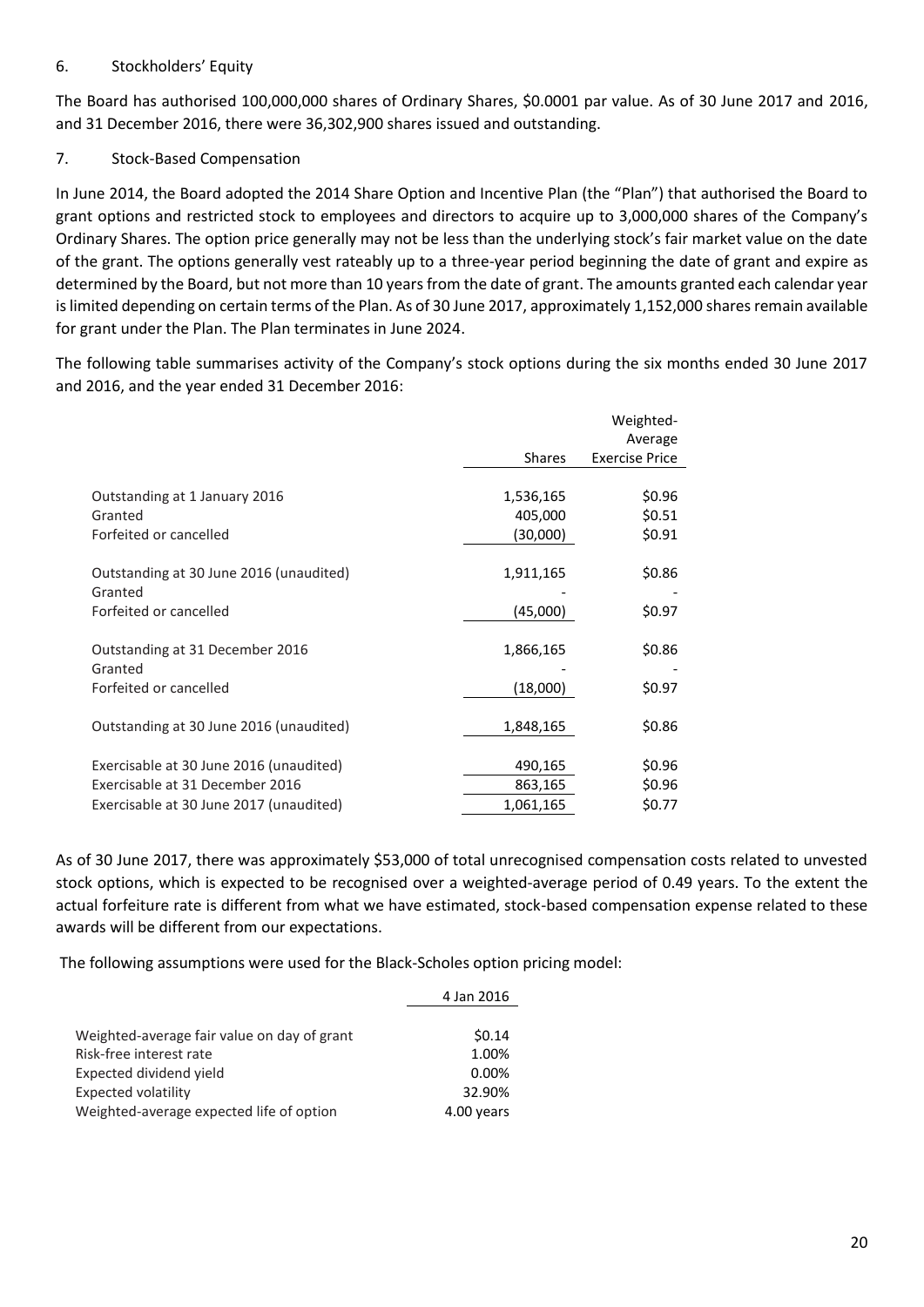## 8. Earnings Per Share

Basic earnings per share is computed by dividing net income by the weighted average number of shares of common stock outstanding during the period. Diluted earnings per share is computed by dividing net income by the weighted average number of shares of common stock and common stock equivalents outstanding during the period. Dilutive common stock equivalents represent shares issuable upon assumed exercise of stock options.

|                                             | Six Months   | Six Months   | Year Ended  |
|---------------------------------------------|--------------|--------------|-------------|
|                                             | Ended        | Ended        | 31 December |
|                                             | 30 June 2017 | 30 June 2016 | 2016        |
|                                             | (Unaudited)  | (Unaudited)  |             |
| Basic income per share                      | (\$0.03)     | (\$0.03)     | (50.06)     |
| Diluted income per share                    | (50.03)      | (50.03)      | (50.06)     |
| Weighted-average common shares outstanding: |              |              |             |
| Basic and diluted                           | 36,302,900   | 36,302,900   | 36,302,900  |

# 9. Employee Retirement Plan

The Company sponsors an employee retirement plan known as the ClearStar, Inc. 401(k) Profit Sharing Plan Trust (the ''401k Plan''). Under the 401k Plan, employees may contribute up to the maximum contributions as set periodically by the Internal Revenue Service. Additionally, the Company may make a discretionary contribution to the 401k Plan. Employer profit sharing contributions vest over six years. Participant contributions and employer safe harbour matching contributions are 100 per cent. vested.

For the six months ended 30 June 2017 and 2016, and the year ended 31 December 2016, matching contributions were approximately \$77,000, \$76,000 and \$148,000, respectively.

# 10. Concentrations

# • Significant Vendor

A significant vendor is defined as one from which the Company receives at least 10 per cent. of its total purchases. For the six months ended 30 June 2017 and 2016, and the year ended 31 December 2016, the Company had purchases from two suppliers totalling approximately \$1,814,000, \$1,577,000 and \$3,331,000 which comprised approximately 51, 53 and 54 per cent. of the Company's purchases, respectively. Accounts payable and accrued liabilities included approximately \$756,000, \$620,000 and \$539,000 to these vendors at 30 June 2017 and 2016, and 31 December 2016, respectively.

# • Significant Customer

A significant customer is defined as one from whom at least 10 per cent. of reported revenue is derived. For the six months ended 30 June 2017 and the year ended 31 December 2016, the Company had sales to one customer totalling approximately \$962,000 and \$1,748,000, respectively, which comprised approximately 11 per cent. of the Company's revenue. At 30 June 2017 and 31 December 2016, the accounts receivable balance included approximately \$216,000 and \$148,000, respectively, from this customer. There were no significant customers for the six months ended 30 June 2016.

## 11. Related Party Transactions

The Company contracted with a certain shareholder of the Company to provide consulting services. During the six months ended 30 June 2017 and 2016, and the year ended 31 December 2016, the Company incurred approximately \$18,000, \$17,000 and \$41,000, respectively, in consulting fees to this related party.

The Company leased one of its office spaces from Flying Diamond, LLC, a company owned by two shareholders (see Note 4). Rental expense paid to the related party for the six months ended 30 June 2016 and the year ended 31 December 2016 was approximately \$48,000 and \$83,000, respectively. This lease was terminated in November 2016.